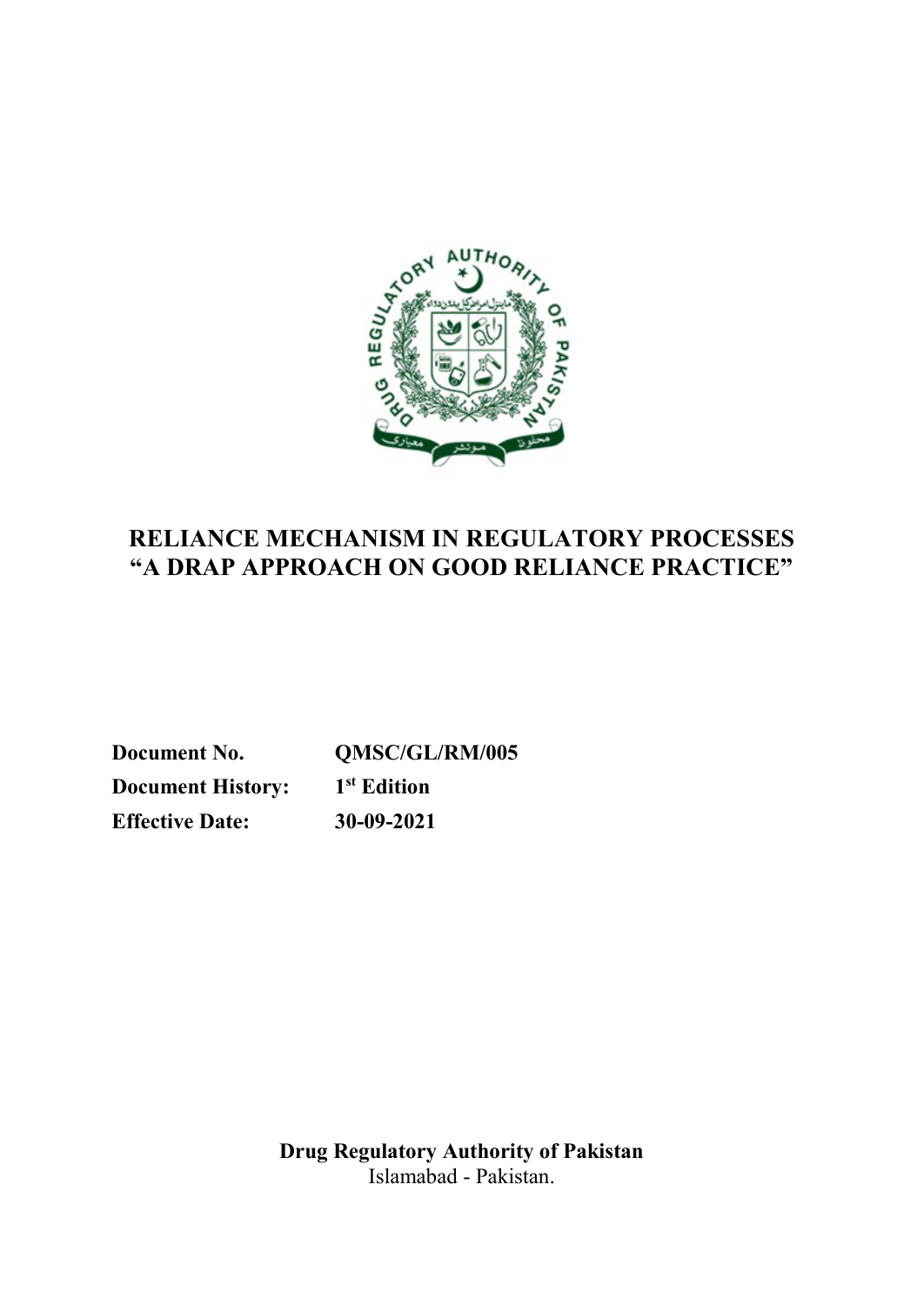

## <span id="page-1-0"></span>**1. HISTORY**

This is the first edition of this policy document.

# <span id="page-1-1"></span>**2. APPLICATION -(For Regulators and Industry)**

This document covers the reliance activities in the field of regulatory oversight of therapeutic goods, addressing regulatory functions spanning the full life cycle of a therapeutic product - namely registration and marketing authorization, pharmacovigilance, surveillance, regulatory inspection, laboratory testing, clinical trials oversight, and NRA lot release.

## <span id="page-1-2"></span>**3. PURPOSE**

This document is aimed at defining a policy guidance to establish a criteria, procedure, and mechanism for reliance pathway to facilitate regulatory decisions, by giving significant weightage to the assessment performed by other National Regulatory Authorities or trusted institutions as reference for various decision-making processes in regulatory functions performed by DRAP.

The document also serves the purpose of better understanding of reliance approach by the stakeholders, and the mechanism adopted to rely upon the work of regulatory authorities which has adopted by DRAP with respect to safety, efficacy and quality of various categories of therapeutic goods, in order to effectively and efficiently perform the regulatory functions mandated under the DRAP Act, 2012 i.e to ensure safety, efficacy and quality of therapeutic goods including but not limiting to drugs, biologicals, medical devices, alternative medicines & health products, etc.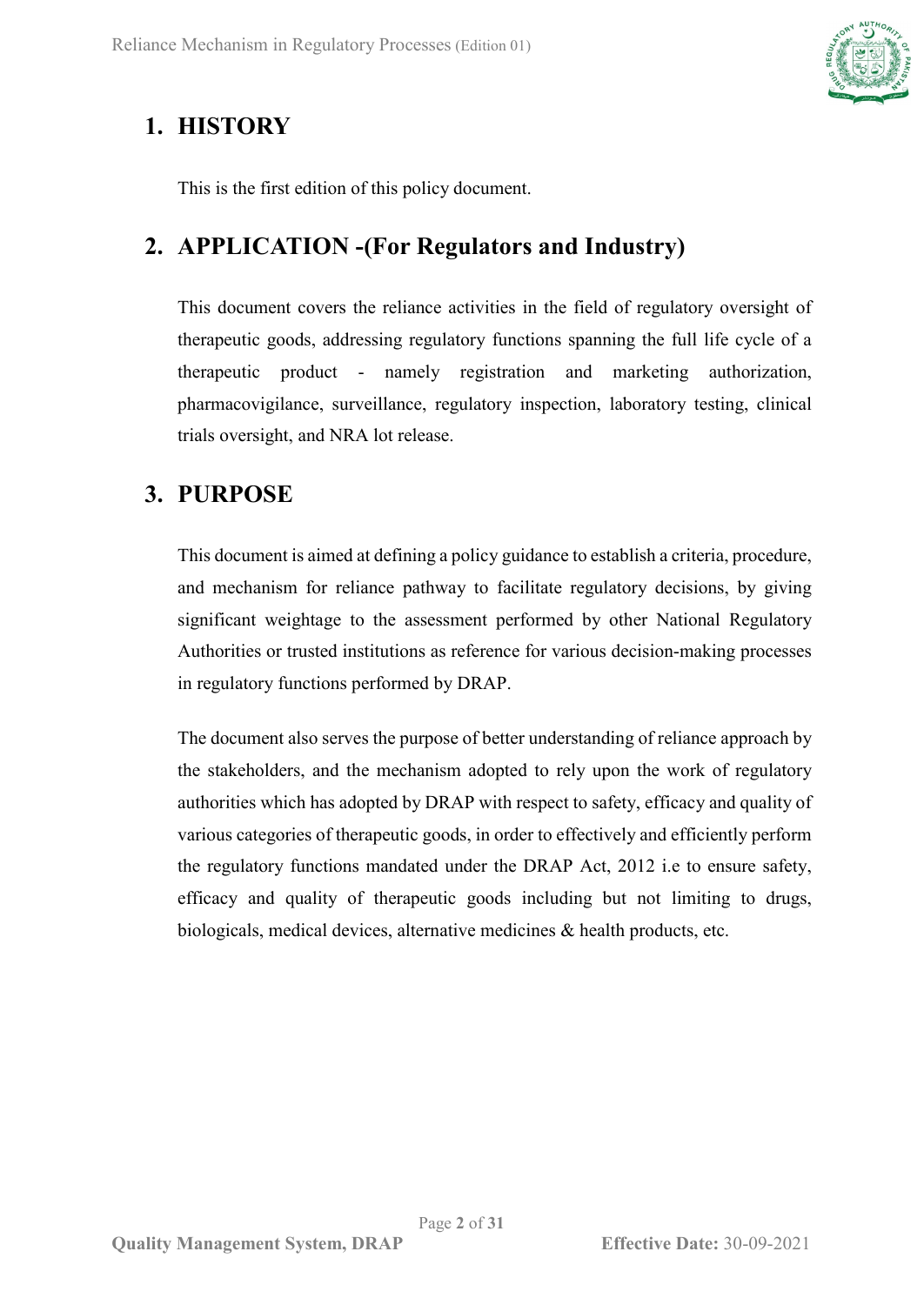

## **TABLE OF CONTENTS**

| 1.  |                                                                                   |  |
|-----|-----------------------------------------------------------------------------------|--|
| 2.  |                                                                                   |  |
| 3.  |                                                                                   |  |
| 4.  |                                                                                   |  |
| 5.  |                                                                                   |  |
|     |                                                                                   |  |
|     |                                                                                   |  |
|     |                                                                                   |  |
| 6.  |                                                                                   |  |
|     |                                                                                   |  |
|     |                                                                                   |  |
|     |                                                                                   |  |
|     |                                                                                   |  |
|     |                                                                                   |  |
| 7.  |                                                                                   |  |
| 8.  | AREAS FOR RELIANCE IN REGULATORY PROCESS AND DECISION-                            |  |
|     |                                                                                   |  |
|     | 8.1. Marketing Authorization of Pharmaceutical Drugs and Biologicals Products: 13 |  |
|     |                                                                                   |  |
|     |                                                                                   |  |
|     |                                                                                   |  |
|     | 8.5. Marketing Authorization (Enlistment / registration) of Medical Devices:  19  |  |
|     | 8.6. Enlistment / Registration of Alternative Medicines / Health Products: 23     |  |
|     |                                                                                   |  |
| 9.  |                                                                                   |  |
|     |                                                                                   |  |
|     |                                                                                   |  |
|     |                                                                                   |  |
| 10. |                                                                                   |  |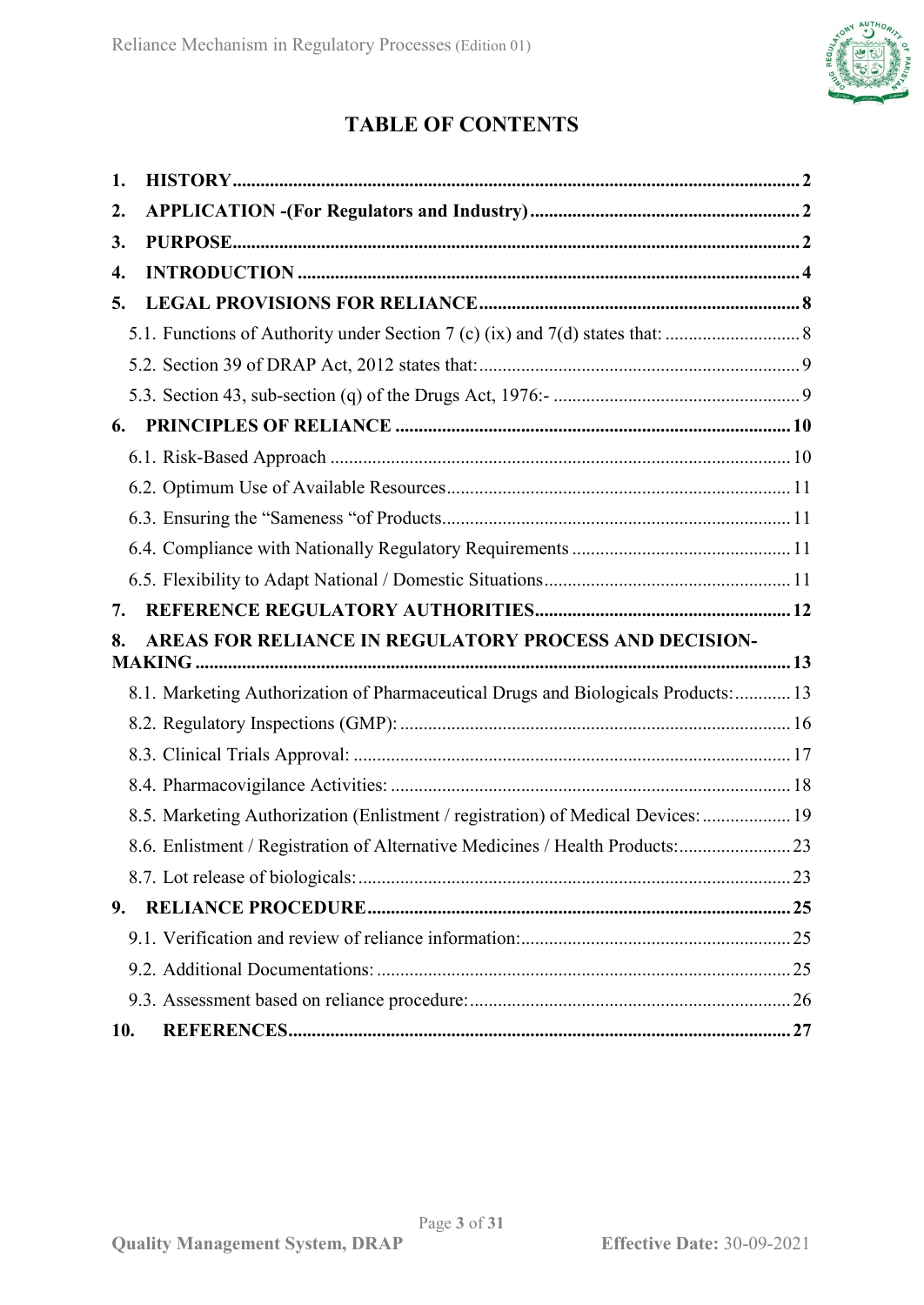

# <span id="page-3-0"></span>**4. INTRODUCTION**

Drug Regulatory Authority of Pakistan was established under the Drug Regulatory Authority of Pakistan Act, 2012. The Authority is responsible for ensuring that therapeutic goods approved and available in market meet the prescribed standards of quality, safety and efficacy. DRAP is continually working to enhance performance, quality of its working in addition to facilitation to patients and stakeholders to ensure timely access to safe, effective and quality innovative therapeutic products. The globalization of rapidly evolving health technologies also requires joint efforts by NRAs, to ensure that patients have early access to safe and high-quality medicines. Like many other NRAs, DRAP has adopted reliance approach to improve its working efficiency based on the unilateral mutual recognition pathways leveraging regulatory work of trusted regulatory authorities to reduce its workload with independent decision-making

Establishing and sustaining mature regulatory systems is an enterprise that requires adequate resources including skilled and capable human resources and huge financial investments to run its affairs smoothly and efficiently to ensure availability of safe, effective and quality therapeutic goods. Moreover, the globalization of markets, the sophistication of health technologies, the rapid evolution of regulatory science and increasing complexity of supply chains have led regulators to recognize the importance of international cooperation in the form of recognition and reliance to ensure the safety, quality and efficacy of locally used products. In view of the extent and complexity of regulatory oversight required to address these challenges, NRAs must consider enhanced, innovative and more effective forms of collaboration in order to make the best use of the available resources and expertise, avoid duplication and concentrate their regulatory efforts and resources where most needed.

Reliance represents a smarter and more efficient way of regulating medical products in a modern regulatory world. Towards this end, countries are formulating and implementing strategies to strengthen their regulatory systems consistently with Good Regulatory Practices (GRP), including pursuing regulatory cooperation and convergence, as well as reliance. Reliance brings benefit to patients and consumers, the industry, national governments, as well as the donor community, and international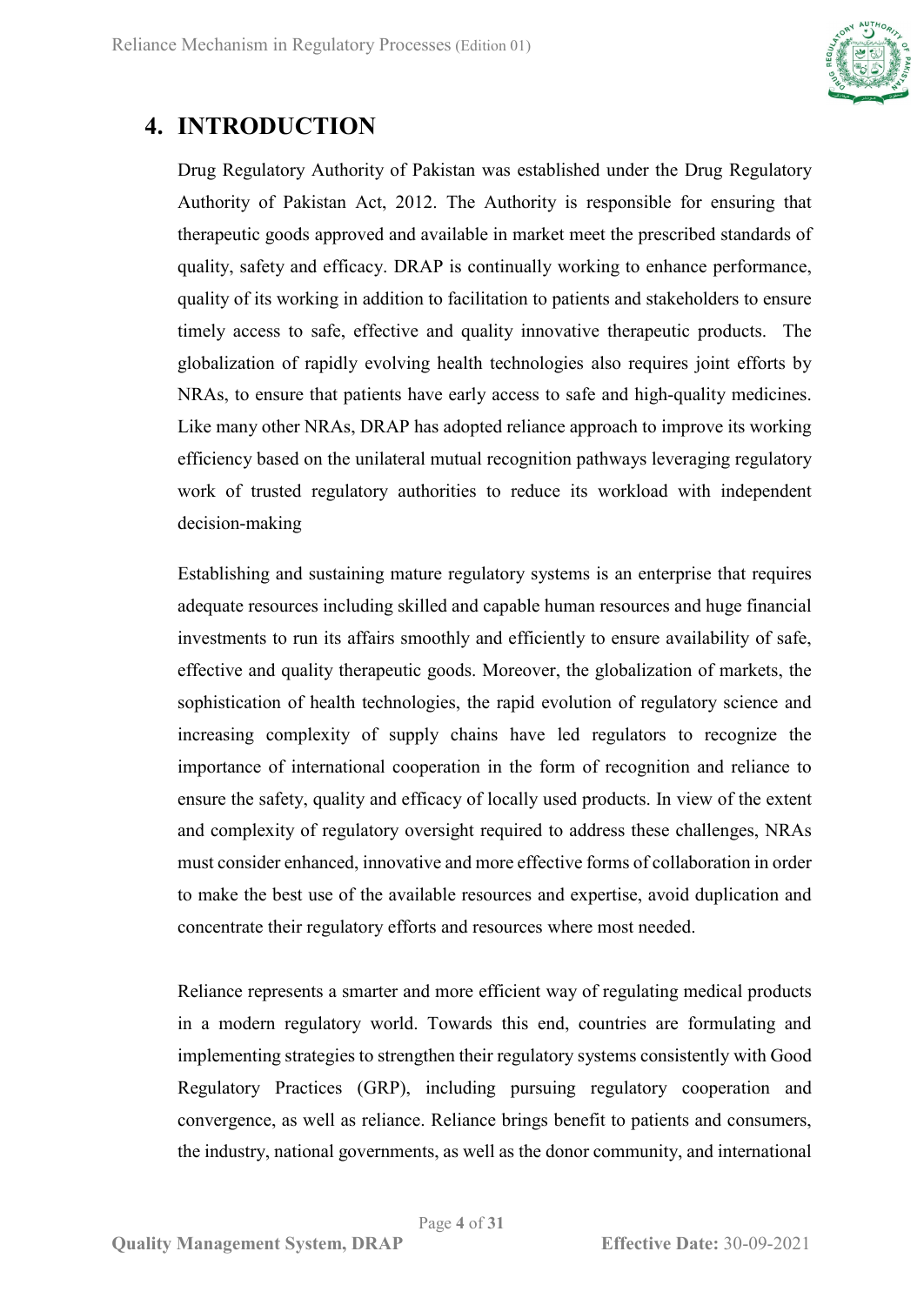

development partners by facilitating and accelerating access to quality-assured, effective and safe medical products.

The recent pandemic has further emphasized the importance of regulatory cooperation and information sharing which are important elements of reliance for streamlining responses during public health emergencies.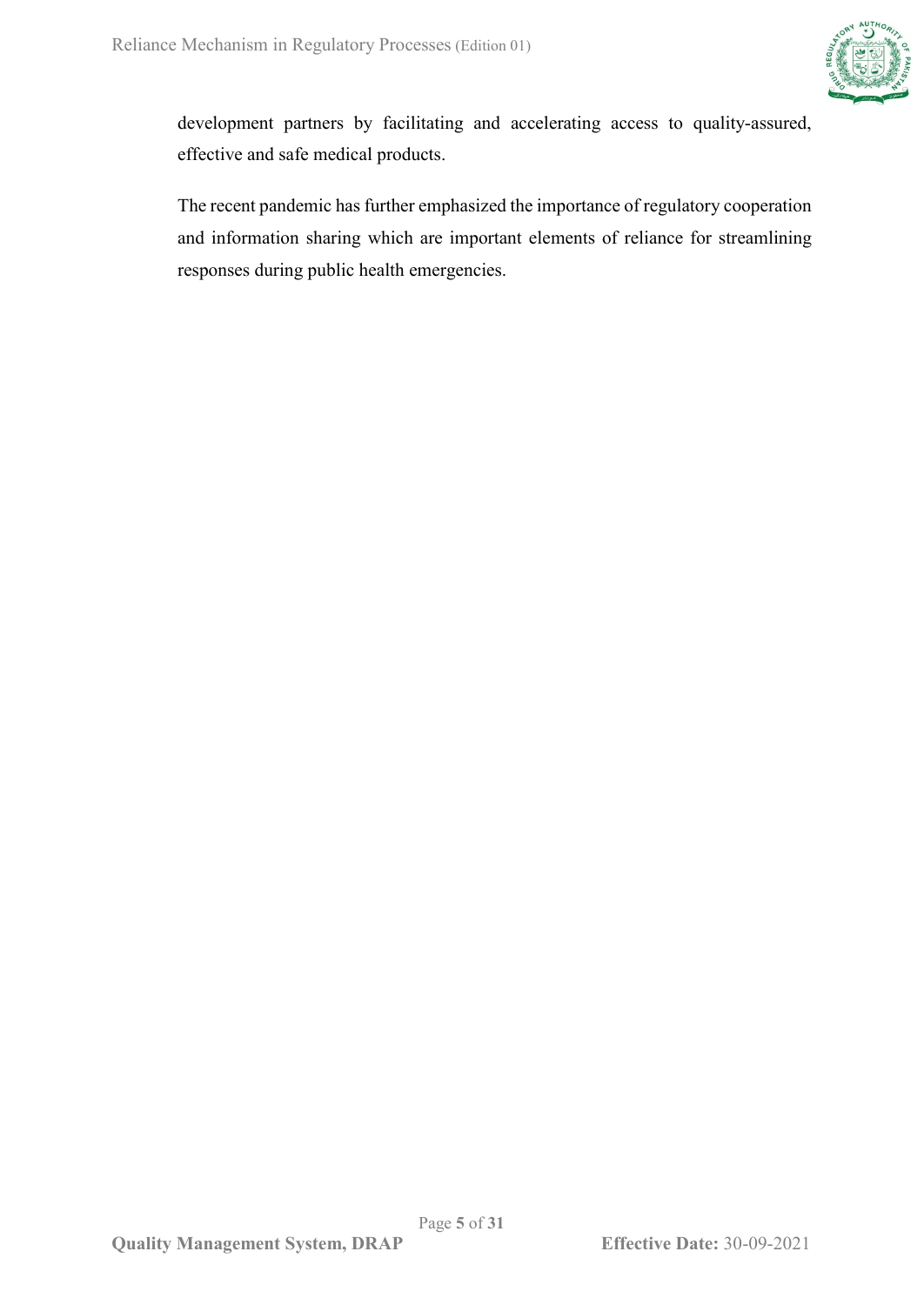

### **GLOSSARY**

### **Acronyms**

| <b>ADR</b>       | Adverse Drug Reaction.                              |
|------------------|-----------------------------------------------------|
| AE               | Adverse Event.                                      |
| <b>BE&amp;R</b>  | Biological Evaluation & Research Division           |
| cGMP             | <b>Current Good Manufacturing Practice</b>          |
| $\bf CSC$        | <b>Clinical Study Committee</b>                     |
| <b>CTD</b>       | <b>Common Technical Document.</b>                   |
| <b>DRAP</b>      | Drug Regulatory Authority of Pakistan               |
| <b>DS</b>        | Drug Substance                                      |
| <b>EEC</b>       | <b>Enlistment Evaluation Committee</b>              |
| <b>FDP</b>       | <b>Finished Drug Product</b>                        |
| <b>GRP</b>       | <b>Good Regulatory Practices</b>                    |
| <b>H&amp;OTC</b> | Health & OTC Division                               |
| <b>ICH</b>       | <b>International Commission for Harmonization</b>   |
| <b>MDB</b>       | <b>Medical Devices Board</b>                        |
| <b>MDMC</b>      | Medical Devices & Medicated Cosmetics Division      |
| <b>NRA</b>       | National Regulatory Authority                       |
| <b>PE&amp;R</b>  | Pharmaceutical Evaluation & Registration Division   |
| PIC/s            | Pharmaceutical Inspection Cooperation Scheme.       |
| <b>PRAEC</b>     | Pharmacovigilance Risk Assessment Expert Committee. |
| <b>RB</b>        | <b>Registration Board</b>                           |
| <b>RRA</b>       | Reference Regulatory Authority                      |
| <b>WHO</b>       | World Health Organization                           |

### **Definitions**

**Abridged regulatory pathways** Abridged regulatory pathways are regulatory procedures facilitated by the use of reliance, whereby the regulatory decision is solely or widely based on the application of reliance. A limited independent assessment of specific parts or submission for suitability of use under local conditions and regulatory requirements whilst relying on prior assessment and/or inspection outcomes from reference regulatory authorities or trusted organizations. The review is based on accessible data from reference regulatory authorities including assessment reports,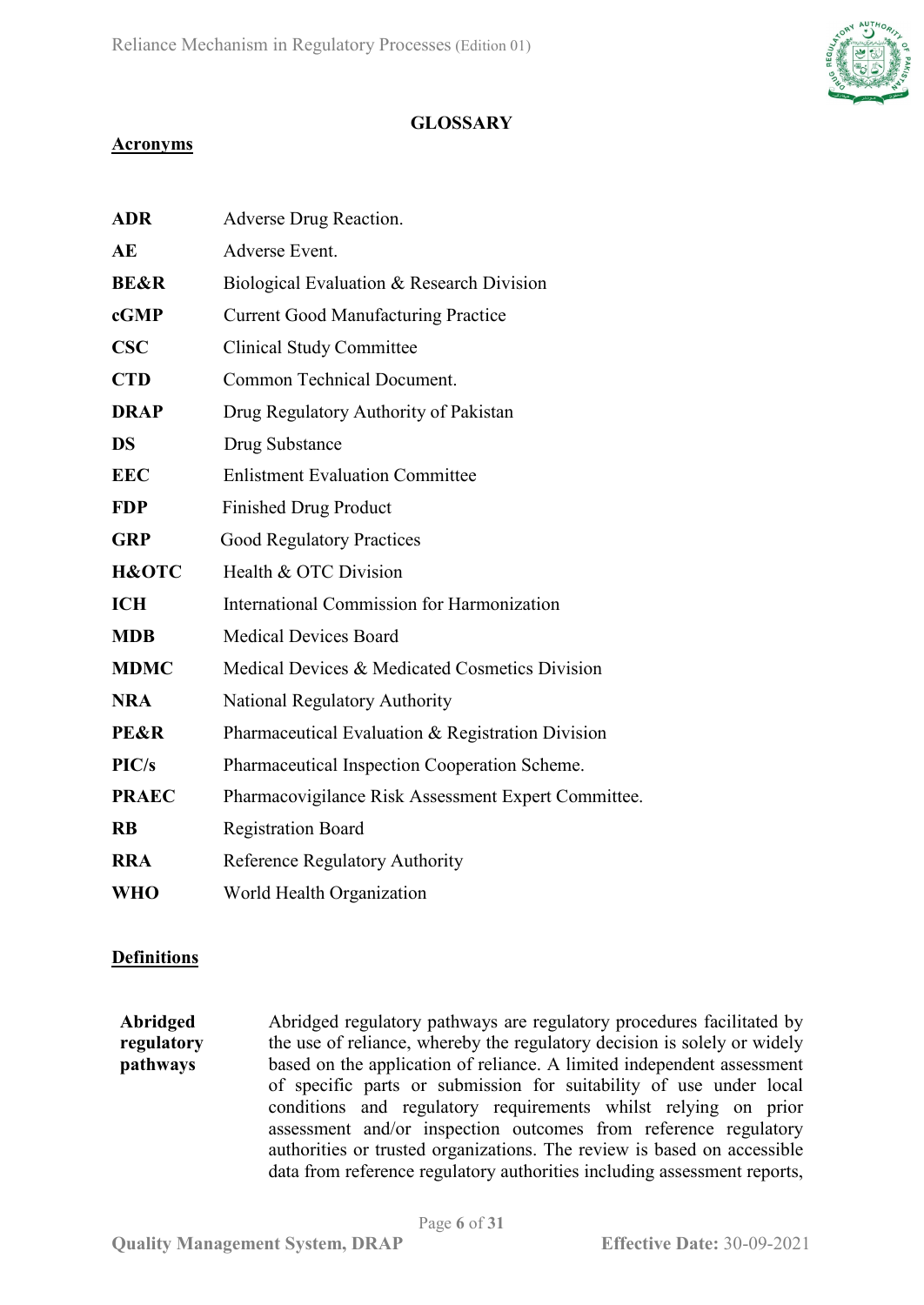

Good Manufacturing Practice (GMP) inspections reports and parts of the common technical document (CTD).

- **Assessment** Any evaluation of information for conduction of a regulatory function (e.g. evaluation for a clinical trial application, evaluation of an initial authorization for a therapeutic goods or any subsequent postauthorization changes, evaluation of safety and efficacy data, evaluation as part of an inspection, etc.).
- **Recognition:** Mutual recognition is a process which allows conformity assessments (of qualifications, product) carried out in one country to be recognized in another country. Recognition indicates that evidence of conformity with the regulatory requirements is sufficient to meet the national regulatory requirements.

**Reference Regulatory Authorities (RRA)** Reference regulatory authority is a national or regional authority or a trusted institution as adopted by Drug Regulatory Authority of Pakistan for the purpose of reliance on various therapeutic goods along with its scope of reliance.

**Reliance**: An act whereby the DRAP takes into account and give significant weight to assessments performed by another NRA or trusted institution or reference regulatory authority, or to any other authoritative information in reaching its own decision. DRAP remains independent, responsible and accountable regarding the decisions taken, even when it relies on the decisions and information of others.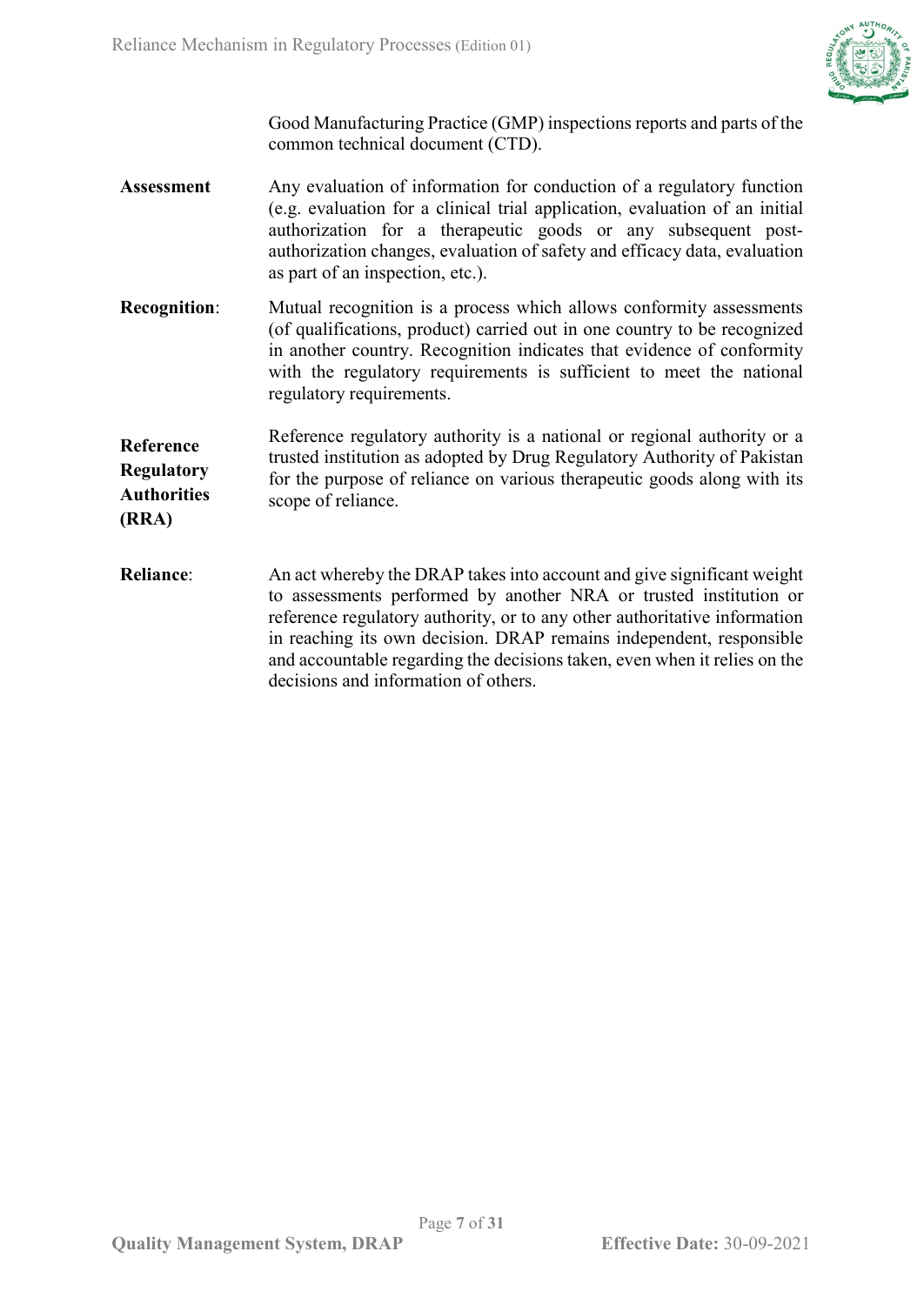

# <span id="page-7-0"></span>**5. LEGAL PROVISIONS FOR RELIANCE**

To ensure early access to quality therapeutic goods and novel therapeutic opportunities, DRAP has adopted reliance mechanisms for various categories of therapeutic goods alongwith its variable scope, for which the safety and efficacy have already been confirmed by the reference regulatory authorities or when the clinical trial has been approved by well-resourced regulatory authorities.

DRAP has been established through DRAP Act, 2012. Several enabling provisions in the DRAP Act, 2012, the Drugs Act, 1976 and rules framed thereunder provides legal framework for reliance and recognition of either regulatory authorities or their particular decisions, these provisions are as below: -

## <span id="page-7-1"></span>**5.1. Functions of Authority under Section 7 (c) (ix) and 7(d) states that:**

- *"7. Powers and functions of the Authority: - The powers and functions of the Authority shall be to, -*
- *…*
- *(c) Issue guidelines and monitor the enforcement of: -*

*(ix) implementation of internationally recognized standards such as good laboratory practices, current good manufacturing practices, good distribution practices, cold chain management, bioequivalence studies, stability studies, anti-spurious codes, clinical trials, biosimilar evaluations, and endorsement and systematic implementation of World Health Organization, International Conference on Harmonization and Food and Drug Administration guidelines etc.*

*(d) Coordinate, monitor or engage, in conjunction with other organizations, Provincial Governments and international agencies, in training, study or project related to therapeutic goods. The Authority may engage any individual or counsel to advise or work for managing national and international opportunities for training, education, seminars, conferences etc., with a view to improve capacity building."*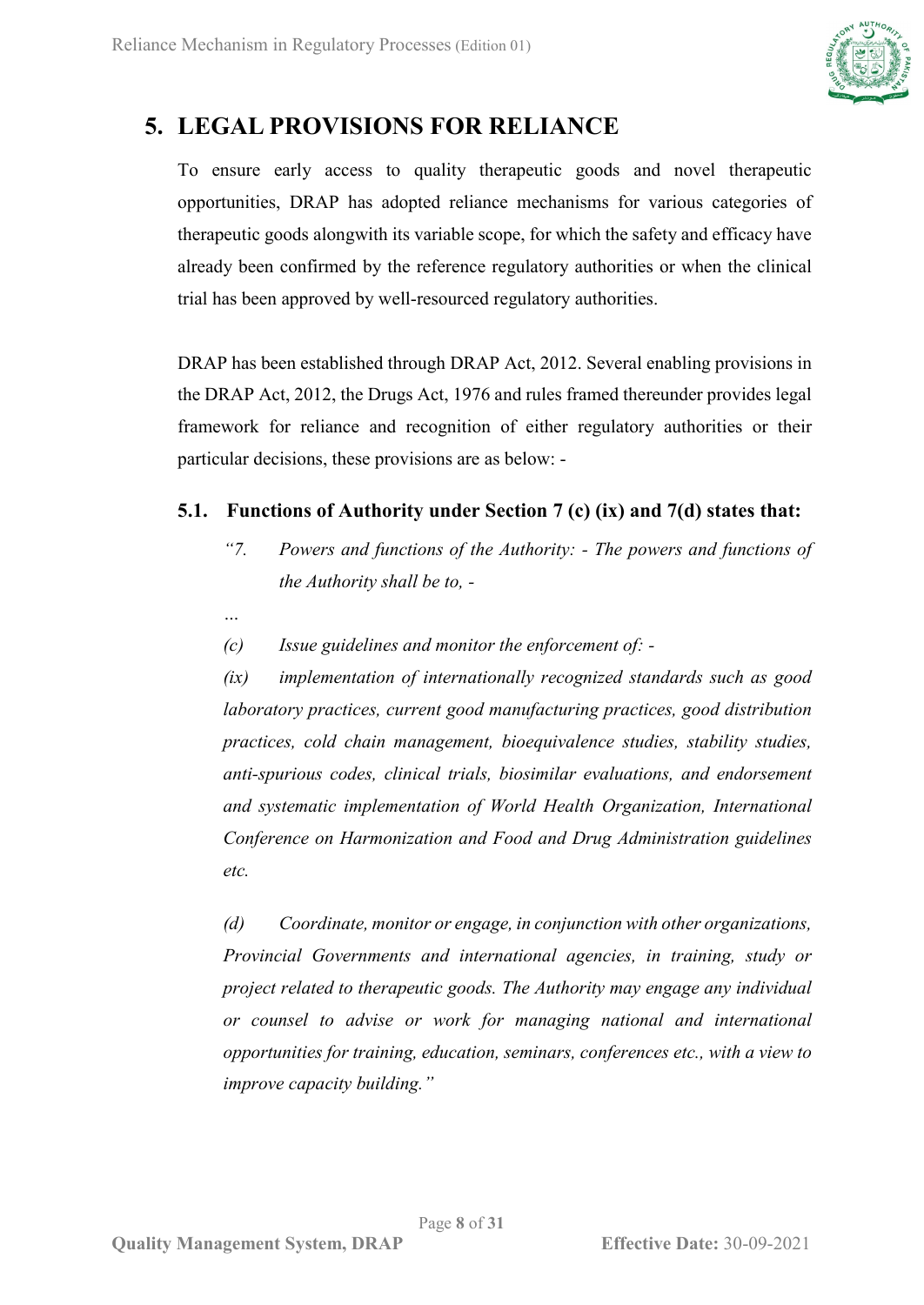

## **5.2. Section 39 of DRAP Act, 2012 states that:**

<span id="page-8-0"></span>*"The Authority may, subject to the prior approval of the Federal Government, co-operate with any foreign authority or international organization in the field of health on the terms and conditions of any program or agreement for cooperation to which such authority or organization is a party, or pursuant to any other international agreement made or after the commencement of this Act."*

### <span id="page-8-1"></span>**5.3. Section 43, sub-section (q) of the Drugs Act, 1976:-**

*prescribe conditions for registration of indentors, importers, wholesalers and distributors within Pakistan and any establishment within any foreign country engaged in the manufacture for export of a drug and prescribe conditions providing effective and adequate means, by arrangement with the Government of such foreign country or otherwise, to enable the licensing authority or the Registration Board to determine from time to time whether drugs manufactured in such establishment, if imported or offered for import into Pakistan, shall be refused admission where the public interest so requires;*

<span id="page-8-2"></span>*Now under Section 7(a) of the DRAP Act, 2912, this power lies with the Authority.*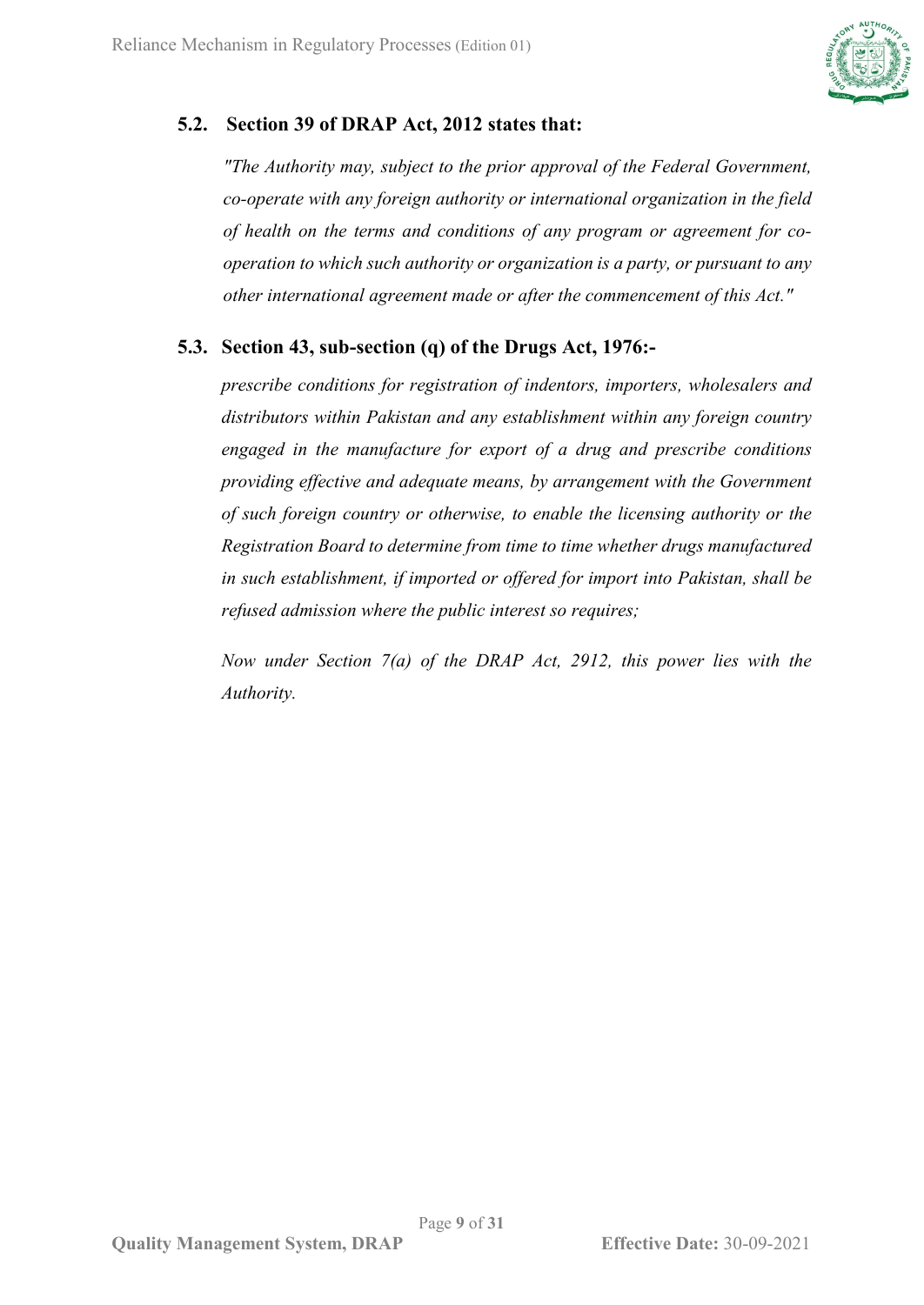

# **6. PRINCIPLES OF RELIANCE**

In developing a strategy on the use of reliance in regulatory functions and activities, DRAP considered possible approaches in the context of the needs and characteristics of the national health and regulatory system together with the current human resource strengthens, capabilities and appropriate use of available financial resources. The decision to practice reliance has been taken keeping into consideration the available legal provisions, existing capacities, regulatory systems' needs, increase the quality of regulatory decisions, reduce duplication of effort and, ultimately, promote timely access to safe, efficacious and quality-assured therapeutic goods.

Reliance is practiced making the best use of the available resources both human and financial. This allows the allocation of resources to other areas of regulatory functions for increasing the effectiveness of the local regulatory oversight. In addition, reliance can lead to more evidence-based and better-quality decisions.

Basic principle of reliance implies that regulatory work is shared by any means by reference regulatory authorities through dossier assessment reports, GMP inspection reports, quality control reports, safety signals, etc., while DRAP considers the data of reference regulatory authorities while rendering its regulatory responsibilities according to its own scientific knowledge and regulatory procedures. The reliance can be unilateral, mutual or multilateral, and provides basis to arrive at a regulatory decision while considering local regulatory responsibilities and procedures.

The basic aim is to gear up the evaluation process for enlistment/ registration / market authorization and surveillance of therapeutic goods. The key principles for reliance on information or decisions of reference regulatory authorities are as follows: -

### <span id="page-9-0"></span>**6.1. Risk-Based Approach**

It is regulatory best practice to implement quality risk management. For example, a product which is prequalified by WHO or approved by other reference regulatory authorities has low risk with respect to quality, safety and efficacy compared to a product with no such prior reviews and/or approvals.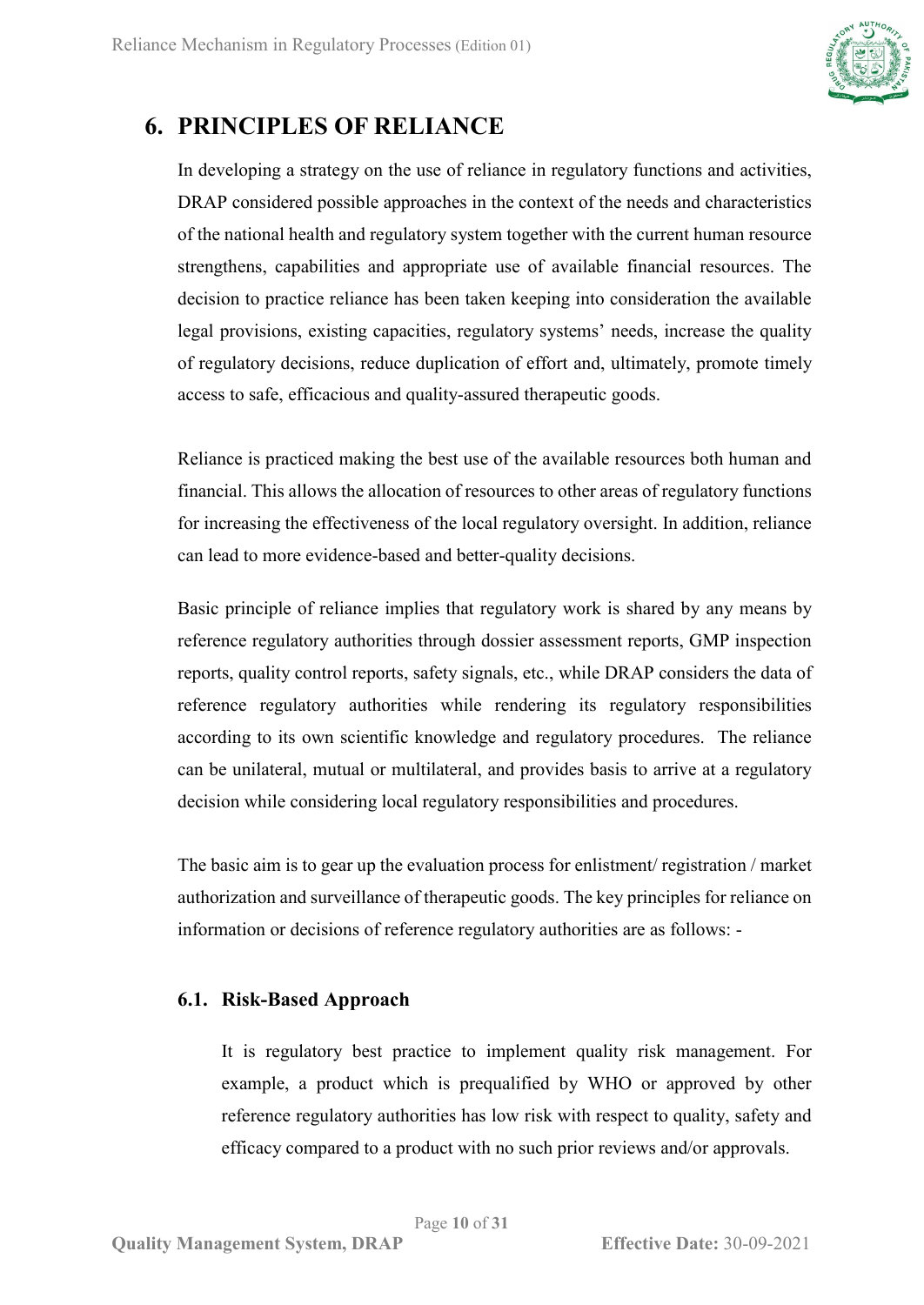

## <span id="page-10-0"></span>**6.2. Optimum Use of Available Resources**

DRAP allocate resources and a level of effort that is proportionate with the level of risk. DRAP believes on reliance and optimal use of available resources. This approach is undertaken to ensure that patients are provided with the safe, efficacious and quality assured therapeutic goods. This includes removing duplication and identifying elements in the benefit-risk assessment that are critical in the domestic situation. For innovative products, this may mean bridging the benefit-risk assessment done by reference regulatory authorities to ensure the early availability of innovative treatment to the local population, suitability of its use with the local climatic conditions.

### <span id="page-10-1"></span>**6.3. Ensuring the "Sameness "of Products**

One of the principles for reliance is to ensure identical products with reference regulatory authorities or where differences exist, these are clearly stated and defined.

### <span id="page-10-2"></span>**6.4. Compliance with Nationally Regulatory Requirements**

Reliance on reference regulatory authorities do not substitute compliance with applicable national requirements. Submissions and documentary evidence should be consistent and comply with local regulatory and legal requirements.

## <span id="page-10-3"></span>**6.5. Flexibility to Adapt National / Domestic Situations**

<span id="page-10-4"></span>DRAP may devise / adapt/revise its own national strategies or procedures that may suit national or domestic circumstances in the best public interest to ensure availability of safe, efficacious and quality therapeutic goods.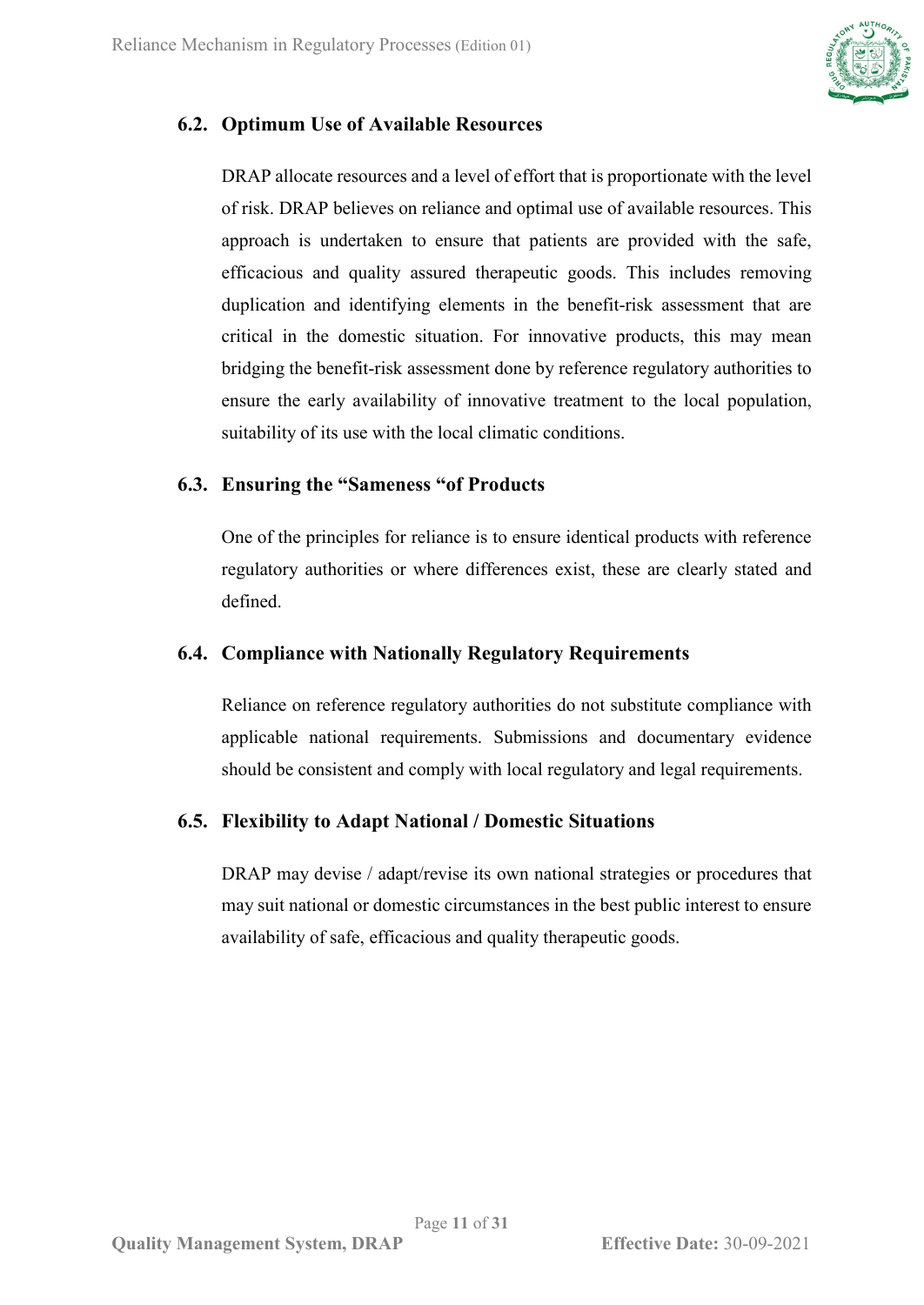

# **7. REFERENCE REGULATORY AUTHORITIES**

Well-resourced National Regulatory Authorities having robust drug regulatory mechanisms are more efficient in performing their regulatory functions and may be designated as reference regulatory authorities (RRA) to meet the challenges of globalization, increasingly complex technologies and growing public expectations of faster access to novel therapies. DRAP relies on decisions of reference regulatory authorities to ensure the safety, efficacy, and quality of therapeutic goods for robust and accurate decision-making about their own products, considering that the products registered and sold in the countries of reference regulatory authorities fulfill the harmonized standards. However, scope and extend of this reliance and recognition is different for different categories of therapeutic goods.

This reliance also enables the DRAP for better post marketing surveillance particularly related to safety and efficacy issues. Reference regulatory authorities have stronger reporting and information sharing system, which may be used by DRAP as a useful tool for effective surveillance and new indications or contra-indications.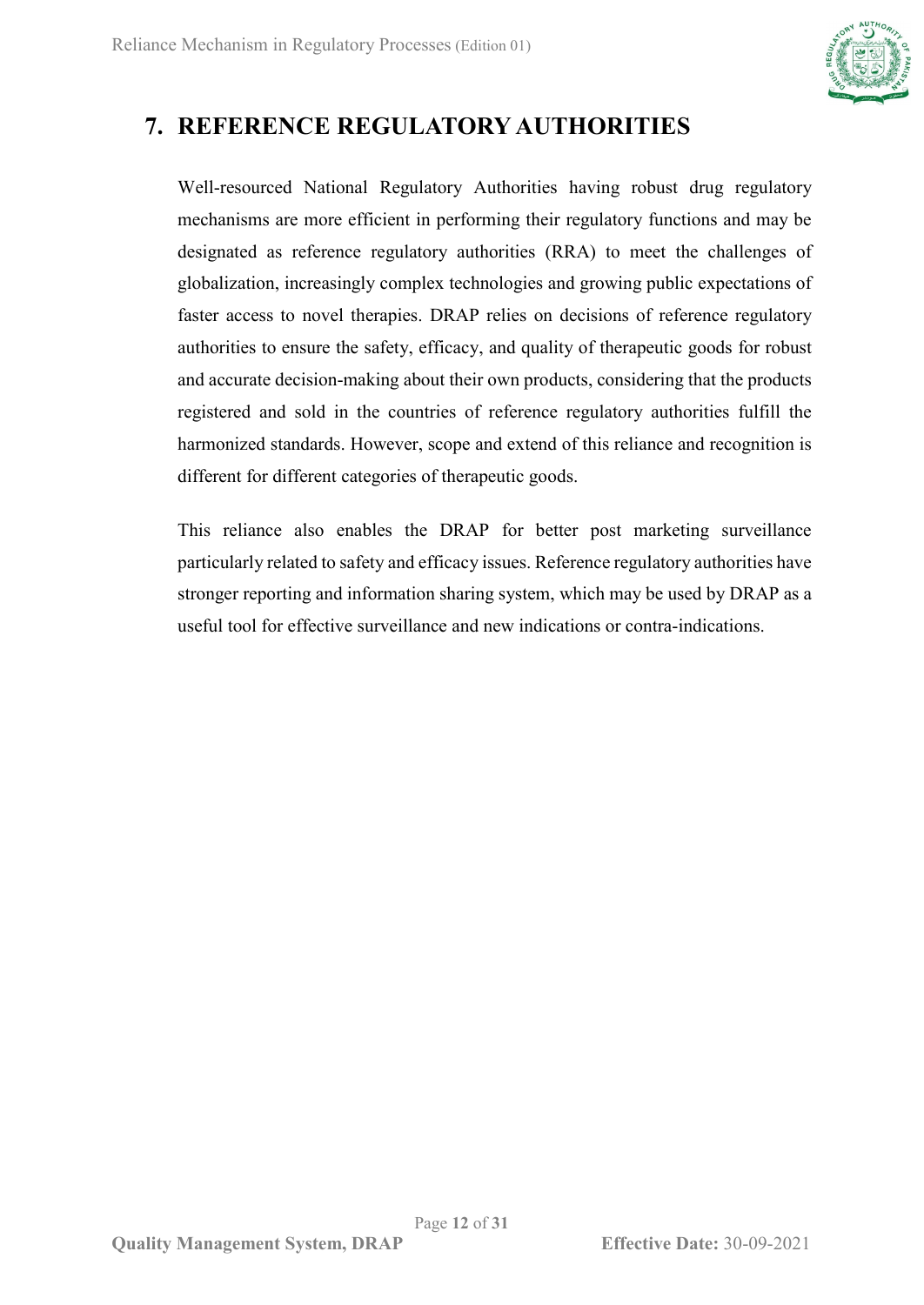

# <span id="page-12-0"></span>**8. AREAS FOR RELIANCE IN REGULATORY PROCESS AND DECISION-MAKING**

Divisions of DRAP are practicing reliance or recognition mechanism for regulating therapeutic goods falls under their mandate. The areas of reliance for different types for regulatory process of therapeutic goods are as under:

# <span id="page-12-1"></span>**8.1. Marketing Authorization of Pharmaceutical Drugs and Biologicals Products:**

PE&R and BE&R Divisions of DRAP is responsible for assessment, evaluation and registration for pharmaceutical drug products and biological drugs, respectively. Registration of pharmaceuticals and biological drug products are performed by the Registration Board (RB), constituted under Section 7, Sub-Section (u) of the DRAP Act, 2012. RB works under the Drugs (Licensing, Registering & Advertising) Rules, 1976, which provides basic principle for drug registration in accordance with the criteria of quality, safety, and efficacy. RB is empowered in light of following provisions for reliance and recognition for registration / market authorization of pharmaceutical and biological drugs: -

1. Rule 29(6) of Drugs (Licensing, Registering & Advertising) Rules, 1976, states as follows:

*"The Registration Board shall, before registering a new drug for which the research work has been conducted in other countries and its efficacy, safety and quality has been established therein, require the investigation on such pharmaceutical, pharmacological and other aspects, to be conducted and clinical trials to be made as are necessary to establish its quality and, where applicable, the biological, availability, and its safety and efficacy to be established under the local conditions."*

2. Rule 30(10) of Drugs (Licensing, Registering & Advertising) Rules, 1976 states as follows:

*"If a drug or any of its ingredients, which is imported or manufactured by a company in Pakistan is also approved for registration and free sale by its subsidiary, sister concern, associate or parent company in the country*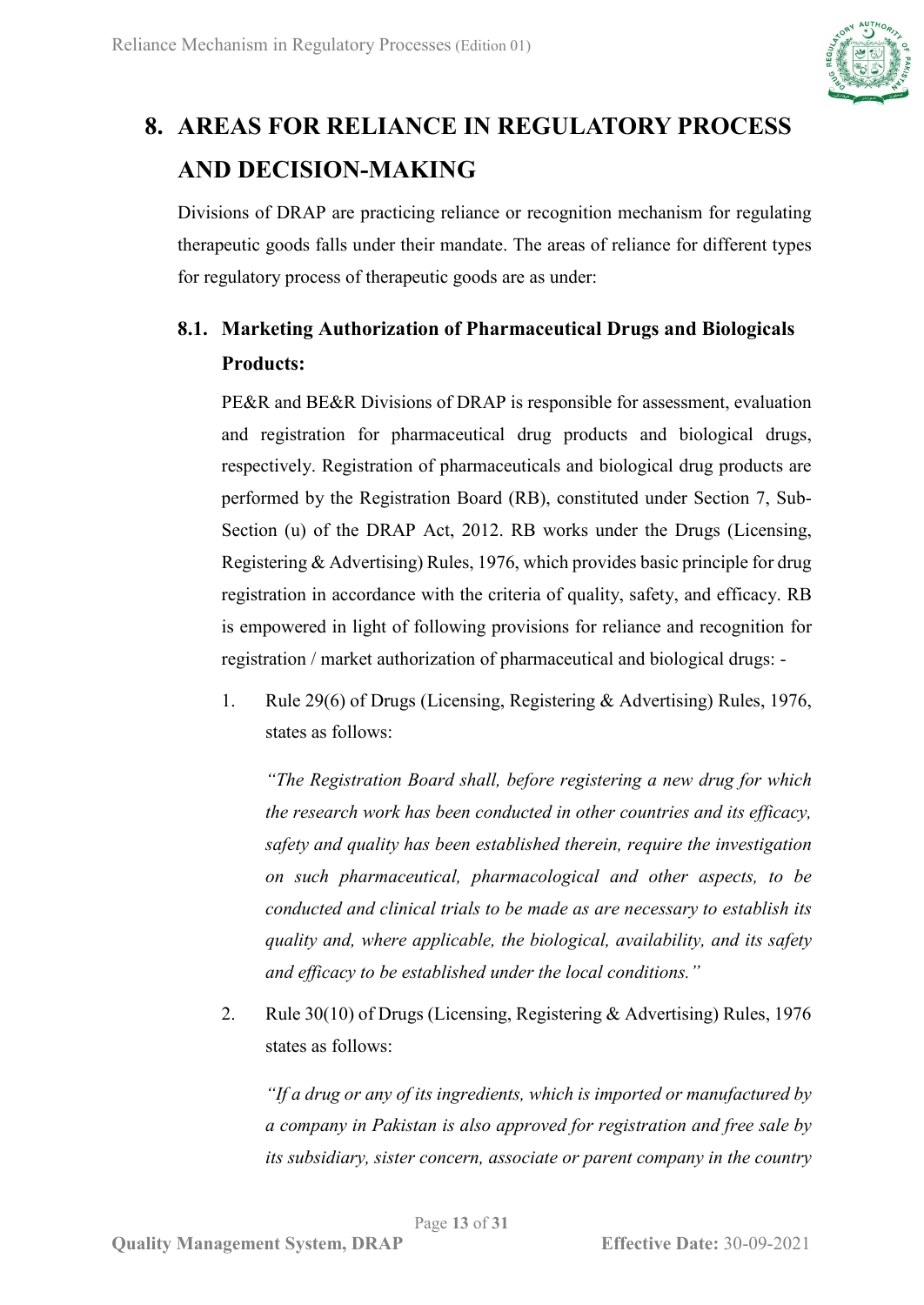

*where it was originally developed or in any of the countries namely, USA, European Union Countries, Canada, Japan, Australia, and—*

*(a) if that drug at any time, for safety reasons is withdrawn or banned or certain restrictions are imposed in any of the said countries, then it shall be the responsibility of the manufacturer in Pakistan or as the case may be, the indenter, to immediately withdraw the drug from the market in Pakistan or, as the case may be to impose similar restriction and to inform the registration Board within fourteen days of such an information having come to his knowledge and having taken the necessary action. The Registration Board after getting the said intimation shall take similar action for the same drug available from other sources within the shortest possible time;*

*(b) if a clinical information for a drug is approved by the Drug Regulatory Authority in any of the said countries, the same clinical information shall be considered as approved for drug registration in Pakistan unless modified by the Registration Board on the basis of scientific data available to it, and such clinical information may include indication, contraindications, side effects, precautions, dosage, etc.;*

*(c) if any adverse drug reaction not otherwise included in the application for registration, is registration, is registered in any of the said countries, it shall be the responsibility of the concerned manufacturer or in case of imported drugs the indenter or manufacturer's agent in Pakistan, to be aware of such adverse action and to report to the Registration Board within thirty days of becoming so aware.*

3. Section 1 (2) of the Schedule-I of the DRAP Act, 2012, defines biological drugs as:-

*(2) "Biological Drugs (Finished form)", are Biological Drugs that are defined in sub-section (I) above and are manufactured, packed by the manufacturer under his responsibility of quality assurance and is further released by the National Control Authority or the National Control*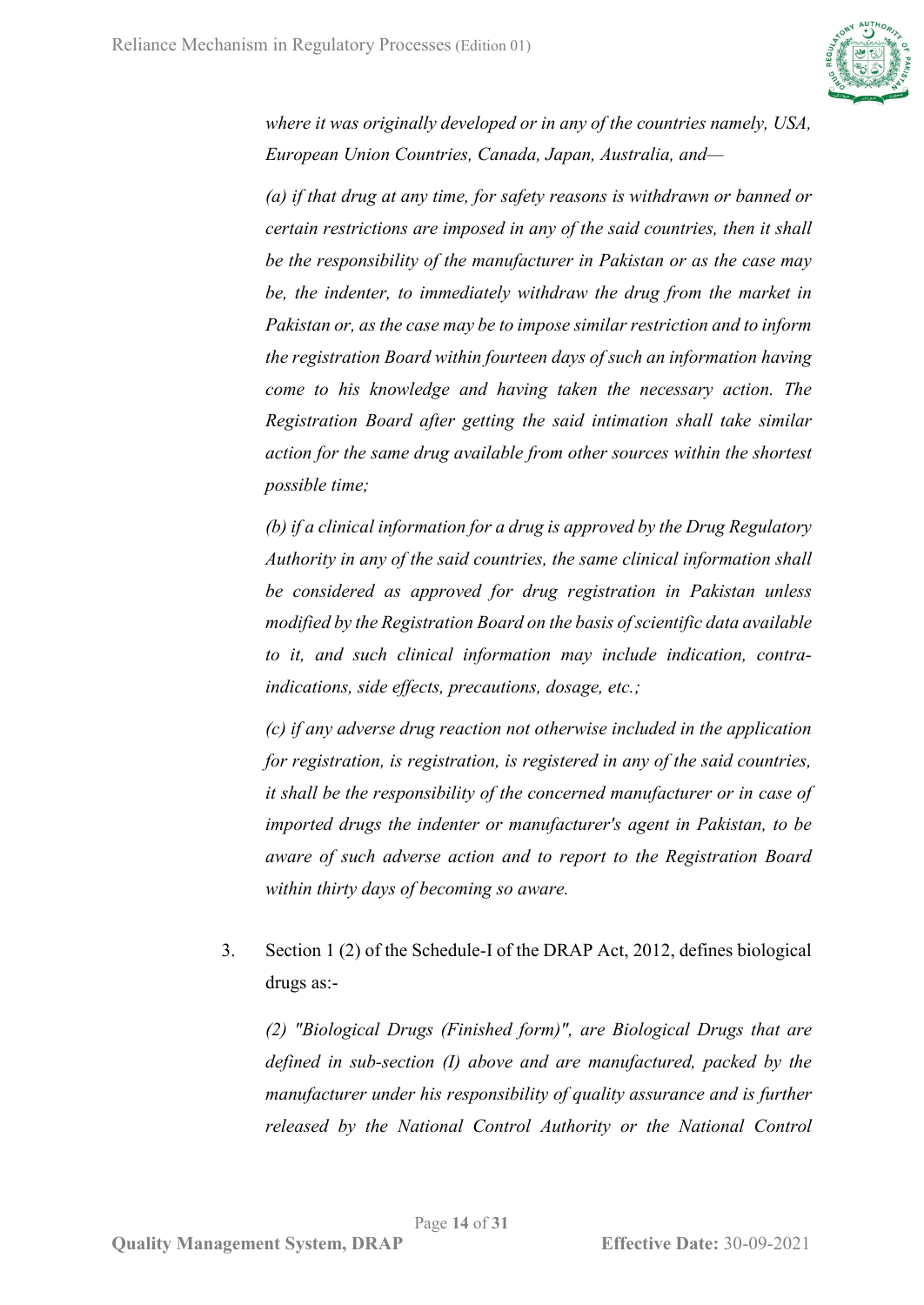

*Laboratory of the country of origin under the World Health Organization's Lot Release system of evaluation.*

Under these provisions, RB with the approval of DRAP has adopted reference regulatory authority, which are placed at **Appendix-I**, for reliance on their regulatory information in consideration of application through abridged pathway for initial approvals as well as the post-approval changes and renewals to facilitate the supply of the medicine and timely safety information for patients.

Currently, the Authority applies reliance procedure for granting registration / Market Authorization in the following circumstance: -

a) Finished products of biologicals and pharmaceuticals drugs which are approved by the reference regulatory authorities are considered as safe, effective and of quality while considering for registration in Pakistan.

b)For drugs substance, which are already registered by the reference regulatory authorities in a particular strength and dosage form are considered as safe and efficacious, while considering registration of new drugs in local perspective.

c) DRAP has also signed a MoU with World Health Organization regarding collaborative registration process to enable early excess of those drugs and biologicals, Products which have been evaluated and listed as pre-qualified by WHO.

The mechanism adopted for relying on information encompasses following:

- i. Review of public assessment reports, summary of product characteristics and labelling information.
- ii. Recognition of reported safety and efficacy concerns of already registered medicines.
- iii. Review of Certificate of Pharmaceutical Products (CoPP).
- iv. Certificate of suitability issued by European Directorate for the Quality of Medicines (EDQM)
- v. In case information is not available on the official website, the reference regulatory authority is contacted directly via electronic mail for a query or clarification on a particular issue under consideration.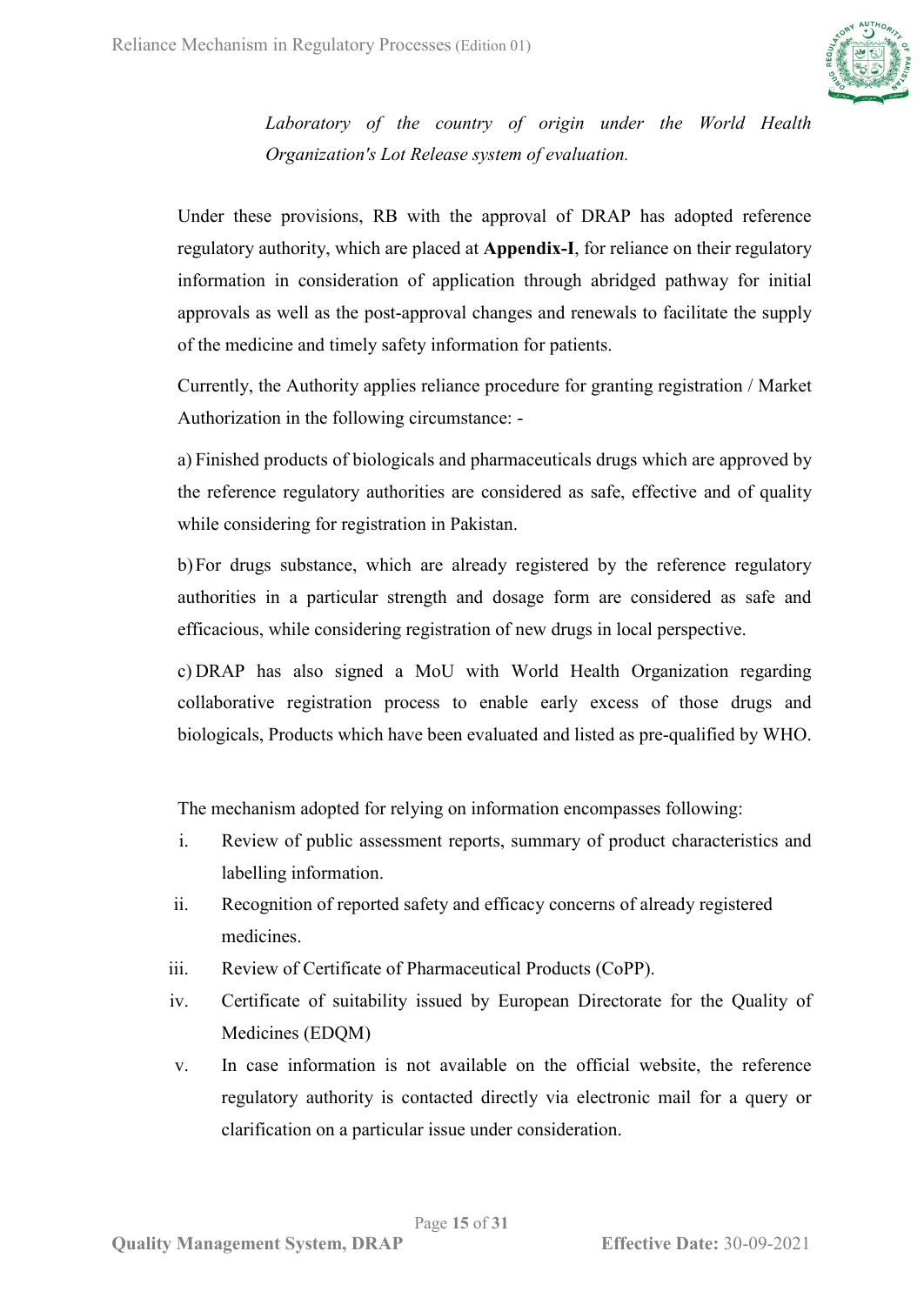

vi. Regulatory status or any other regulatory information available in the public domain through their website.

### <span id="page-15-0"></span>**8.2. Regulatory Inspections (GMP):**

Compliances to Good Manufacturing Practices is mandatory consideration for registration of a pharmaceutical and biological drugs. DRAP has adopted reliance approach for verification of GMP of foreign manufacturing by applying risk-based exemption approach. Importers applying for registration of imported drugs and biologicals are exempted for inspection of manufacturing unit abroad, if criteria as defined in the "Import Policy for Inspection of Manufacturers Aboard", is fulfilled and the aforesaid policy is placed at **Appendix-II.**

The reliance procedure for GMP Inspections is applied in the following circumstances: -

- a) The applied pharmaceutical or biological product is registered or granted marketing authorization in any of reference regulatory authority as adopted by RB, are considered for exemption from foreign inspections, or
- b) The applied pharmaceutical or biological product is exported to any PIC/s member states, and the manufacturing facilities within which the products are manufactured have been inspected by the PIC/s members regulatory authority, or
- c) WHO pre-qualified pharmaceutical or biological products (including vaccines) or the product registered through WHO collaborative procedure and their manufacturing facility is inspected by WHO pre-qualification team.
- d) Reliance is also extended in the form of exemption from foreign inspections for medical devices. Establishments applying for enlistment/registration of imported medical devices are exempted for inspection of manufacturing unit abroad, if product is coming from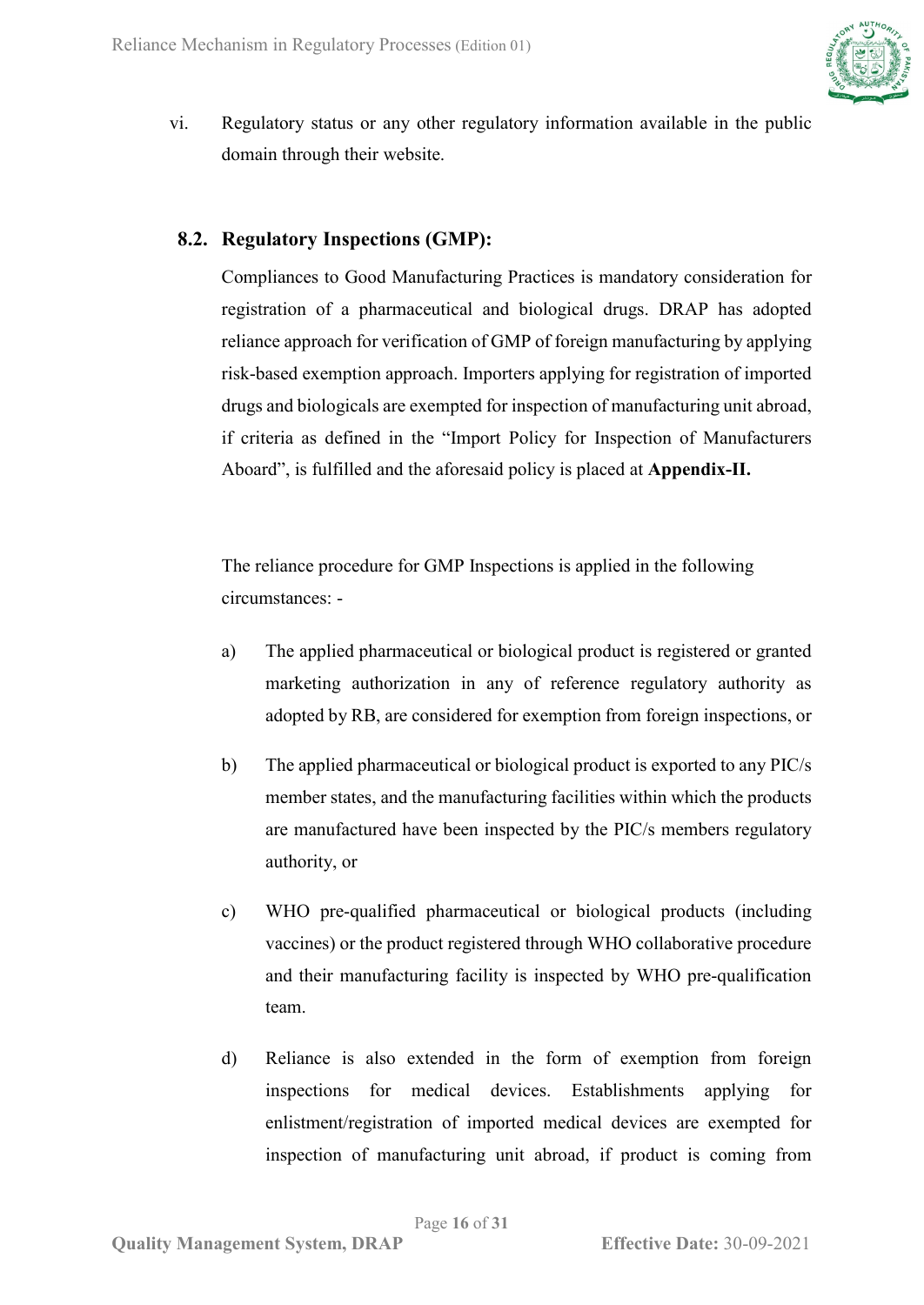

regulatory authorities as specified in Rules 67(1) (a) and /or is WHO prequalified as per Rule 71(3) of Medical Devices Rules, 2017.

e) Exemption from foreign inspections, if medical device is approved for marketing in reference regulatory authorities or if it is WHO pre-qualified.

Reliance is also extended for import of starting materials (e.g. Active Pharmaceutical Ingredients), for which issuance of Good Manufacturing Practices certificate of national regulatory authority of exporting country is considered as a bench mark while granting permission for import of Active Pharmaceutical Ingredients in Pakistan.

## <span id="page-16-0"></span>**8.3. Clinical Trials Approval:**

Clinical trials are governed under the Bio-study Rules, 2017, wherein Clinical Study Committee (CSC) is mandated to grant approval of clinical trials of therapeutic goods in Pakistan. Relevant enabling provision for reliance are reproduced as below: -

1. Sub-rule 08 of the Rule 13 of the Bio-study Rules, 2017 states as follow;

*"The CSC shall also consider relevant clinical trial decisions, reports or other information from stringent regulatory authorities and regional or international bodies like WHO, ICH and others. Any application for approval or registration of clinical trial will not undergo in the assessment process, if the same at any stage, has already been rejected, suspended or put on hold due to any reason, in ICH member countries or stringent regulatory authorities and shall be rejected during the process of screening."*

2. Rule 12(1) of the Bio-study Rules, 2017 also binds the sponsor as follow:

*"The sponsor shall promptly review and report to the CSC, all information relevant to risk-benefit assessment and the safety of the investigational product, obtained during the investigation or otherwise received from any source, foreign or domestic, including information derived from any clinical or epidemiological investigations, animal investigations, commercial marketing experience, reports in the scientific*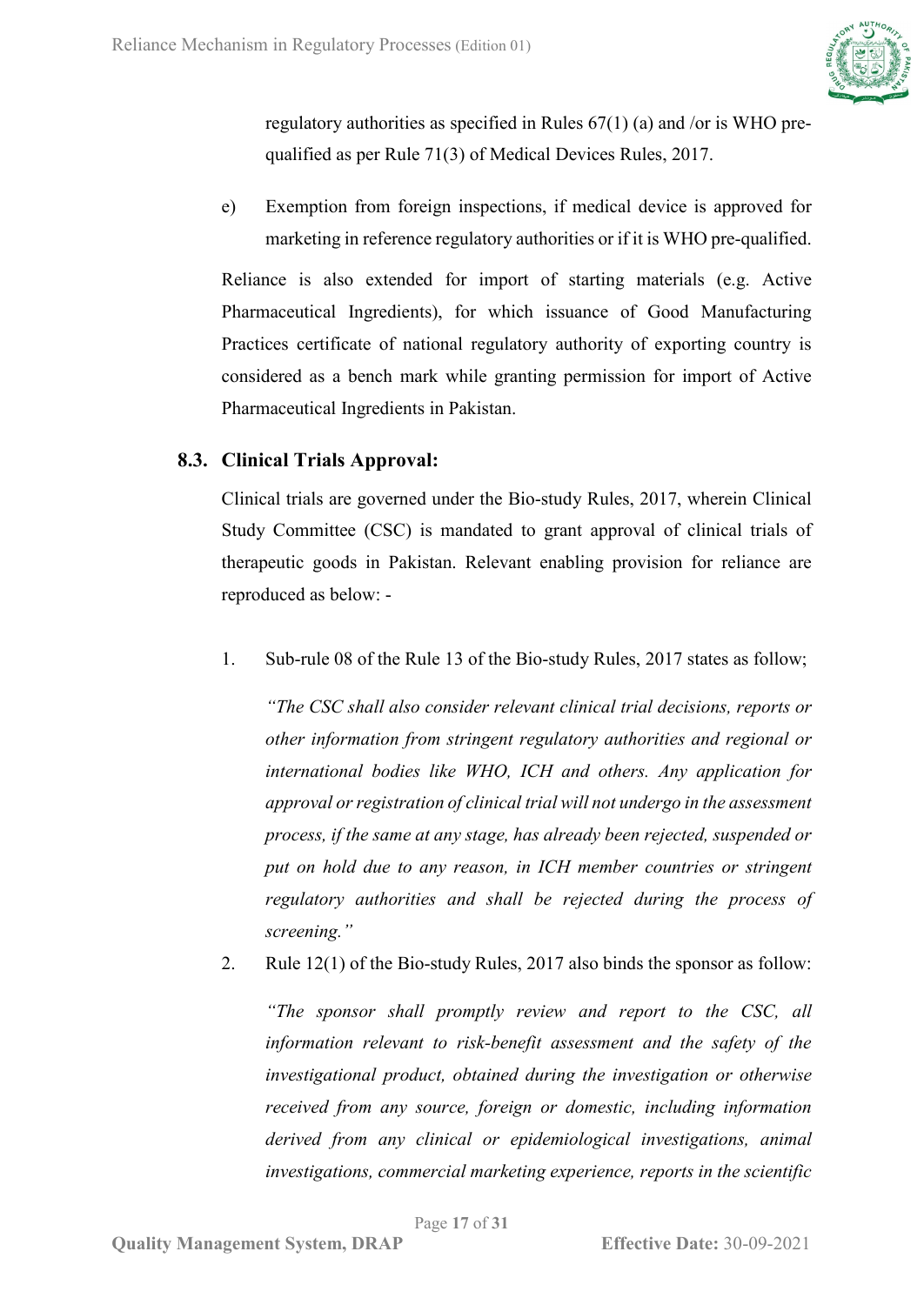

*literature, and unpublished scientific papers, as well as reports from foreign regulatory authorities that have not already been previously reported to the DRAP."*

Under these relevant provision, reference regulatory authorities are same as has been adopted by the RB, which are placed at **Appendix-I**. No clinical trial is considered for assessment, if same at any stage, has already been rejected, suspended or put on hold due to any reason, in ICH member countries or stringent regulatory authorities and shall be rejected during the process of screening.

The mechanism adopted for reliance encompasses following:

- i. Review of approval or rejection of clinical trials in reference regulatory authorities.
- ii. In case information is not available on the official website, the reference regulatory authority is contacted directly via electronic mail for a query or clarification on a particular issue under consideration.
- iii. Regulatory status or any other regulatory information available in the public domain through their website.
- iv. Reports in the scientific literature, and unpublished scientific papers, as well as reports from foreign regulatory authorities**.**

### <span id="page-17-0"></span>**8.4. Pharmacovigilance Activities:**

Pharmacovigilance activities are currently regulated under the guidelines. However, the Authority has proposed the Pharmacovigilance Rules, in which Pharmacovigilance Risk Assessment Expert Committee (PRAEC) is mandated to monitor AE and ADR and its reporting mechanism, assessment and evaluation of pharmacovigilance data, followed by recommendation of regulatory actions. In these draft rules provision for reliance is reproduced as under:-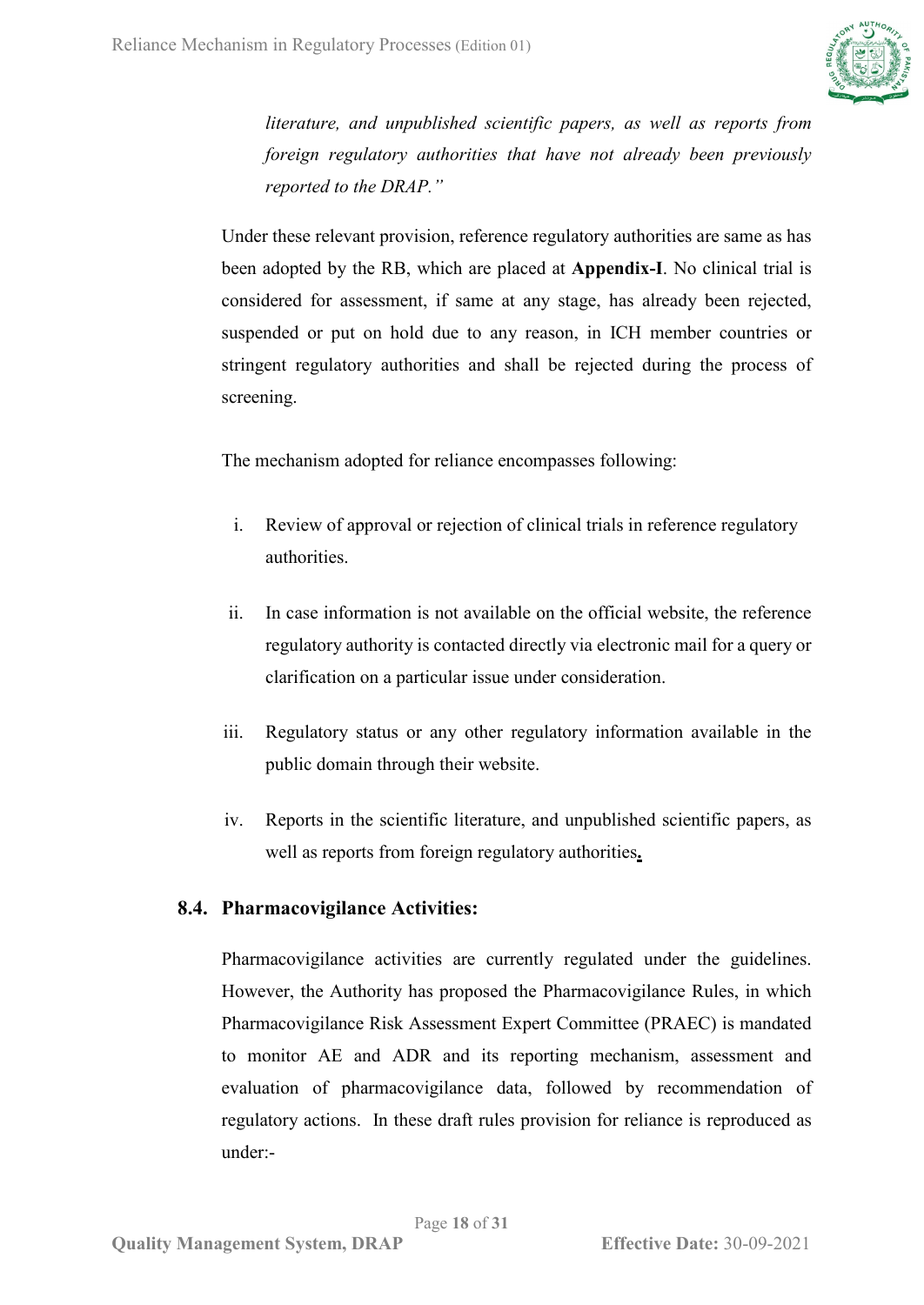

1. Sub-rule 1 (h) of Rule 10 of draft Pharmacovigilance Rules is as follows:

*wherein the Pharmacovigilance Risk Assessment Expert Committee (PRAEC) is mandated to consider, recognize and if deemed appropriate to implement within Pakistan, pharmacovigilance relevant decisions of other countries and of regional and international bodies of the following nature, namely:*

- i. *modification or removal of an approved indication of therapeutic good due to safety concern;*
- ii. *addition of contraindications;*
- iii. *imposition of post-authorization safety or efficacy studies due to safety concerns;*
- iv. *major changes in the statements of warning, precaution or adverse reactions in the product information;*
- v. *withdrawal or suspension of availability of therapeutic good in other countries due to safety concern; and*
- vi. *any other safety information or decision which it considers appropriate, for ensuring safety of the public.*

National Pharmacovigilance Center (NPC), DRAP is responsible to ensure the safety of marketed products through signal detection and initiation of necessary risk minimization measures. NPC actively coordinates with Uppsala Monitoring Center for sharing pharmacovigilance data.

It also relies on regulatory decisions arising due to pharmacovigilance activities of reference regulatory authorities, regional and international bodies, having local importance and which might impact the health of patients.

## <span id="page-18-0"></span>**8.5. Marketing Authorization (Enlistment / registration) of Medical Devices:**

Enlistment/ registration of medical devices is governed under the Medical Devices Rules, 2017. Under these rules, Medical Devices Board (MDB) is empowered to grant establishment license and enlistment/registration of medical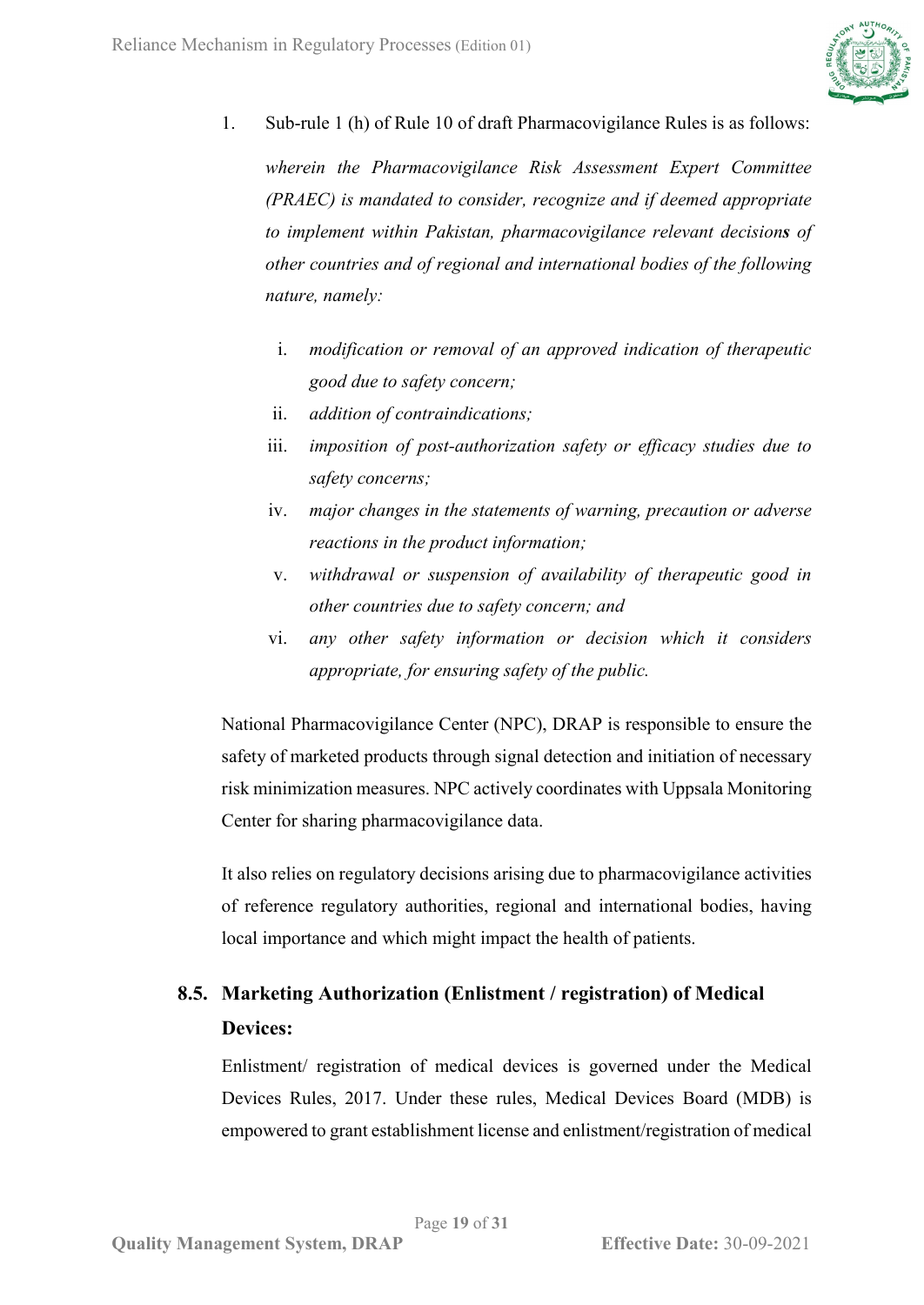

devices for marketing in Pakistan. Relevant enabling provision for reliance are reproduced as below:-

1. Rule 15(2) of Medical Devices Rules, 2017 provides reference regulatory authorities for enlistment / registration of medical devices, which is reproduced as under:

*MDB may grant certificate of enlistment or registration of medical devices if authorized by the stringent regulatory authorities as specified by the MDB for life-saving medical devices and registration by the MDB shall be based on registration of the medical devices registered by the regulatory authorities of USA, Japan, Australia, Canada, Austria, Belgium, Denmark, France, Germany, Ireland, Italy, Netherlands, Norway, Spain, Sweden, Switzerland and United Kingdom or pre-qualified by World Health Organization or CE marked by conformity assessment bodies (CABs) notified in NANDO database under the relevant European directive for medical devices subject to evidence and supporting documents.* 

2. Rule 67(1)(a) of Medical Devices Rules, 2017 provides enabling provision for outsourcing of medical devices:

*Out sourcing of manufacturing of medical devices may be allowed subject to fulfillment of the following conditions, namely: —*

*(a) the establishment for manufacturing medical device being contract giver, intending to outsource, has been licensed and its medical device enlisted or registered by the MDB or approved by any regulatory authority of USA, Japan, Australia, Canada, Austria, Belgium, Denmark, France, Germany, Ireland, Italy, Netherlands, Norway, Spain, Sweden, Switzerland and United Kingdom or pre-qualified by World Health Organization or CE marked by manufacturer whose conformity assessment is performed by conformity assessment bodies notified in NANDO database under the relevant European directive for medical devices subject to evidence and supporting document;* 

3. Section 71(2) and (3) of Medical Devices Rules, 2017 provides exemption from inspection of manufacturers abroad: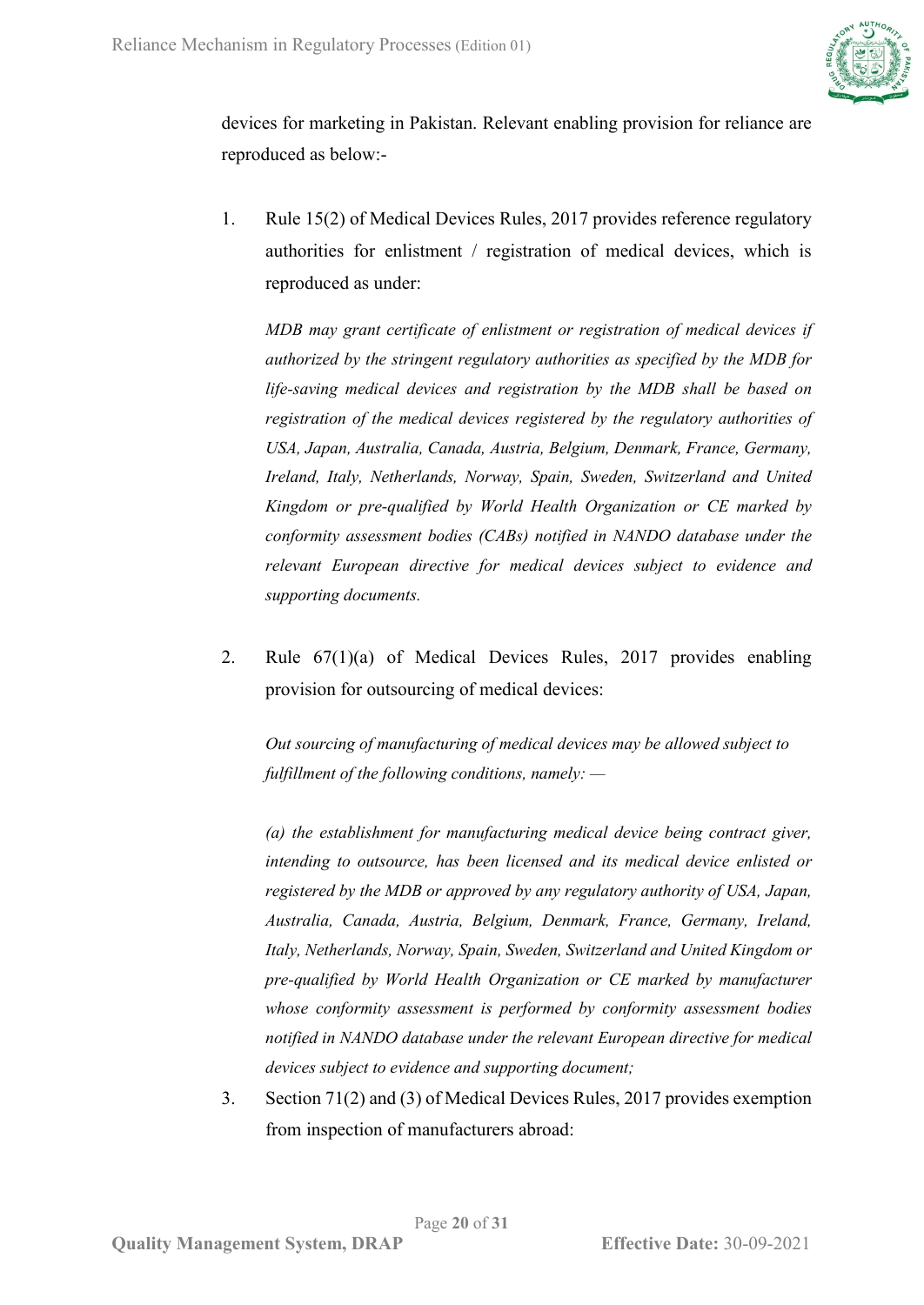

*(2) A medical device shall be exempt from inspection under sub-rule (1) where the medical device is approved by regulatory authorities of the countries specified in rule 67 irrespective of the fact that the manufacturing unit is not located in these countries.* 

*(3) The medical devices pre-qualified by the World Health Organization shall be exempt from inspection of manufacturing units abroad under sub-rule (1).*

Under these legal provisions, the Authority applies the reliance procedure in following circumstances: -

- a) Enlistment/registration of life-saving medical devices is granted based on reliance i.e. approval by the Reference Regulatory Authorities. For the purpose of reliance, reference regulatory authorities are specified in the rules 15(2), of Medical Devices Rules, 2017.
- b) Reliance is also extended to facilitate outsourcing as per provision of Rule 67 of Medical Devices Rules, 2017.Enlistment/ registration of medical devices may be subject to inspection of manufacturing facilities as determined by the MDB, however, reliance is also extended in the form of exemption from foreign inspections for countries specified in the Rule  $67(1)(a)$  and pre-qualified by WHO under Rule 71(3) of Medical Devices Rules, 2017.

The mechanism adopted for reliance on regulatory information encompasses the following:

- i. Review of public assessment reports, summary of product characteristics and labelling information.
- ii. Recognition of reported safety and efficacy concerns of already registered medical device.
- iii. In case information is not available on the official website, the reference regulatory authority is contacted directly via electronic mail for a query or clarification on a particular issue under consideration.
- iv. Regulatory status or any other regulatory information available in the public domain through their website.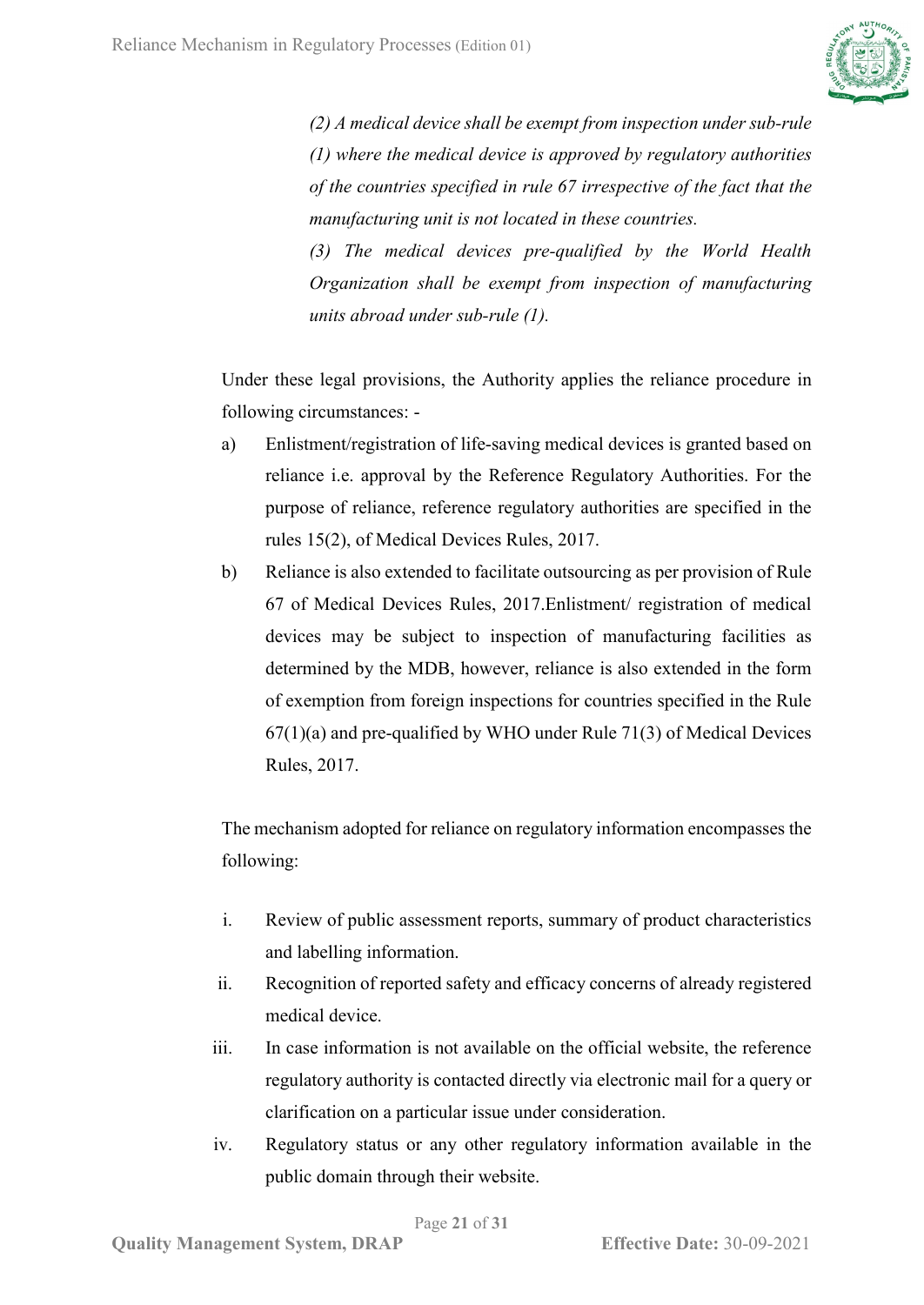

Due to newly regulated field of medical devices exemption period has been notified for various classes of medical devices vide SRO  $526(I)/2021$  dated  $30<sup>th</sup>$ April, 2021 in which reliance has also been extended on import of various classes of medical devices during exemption period as specified in Rule 52, Relevant rule for reliance i.e 52 (1) (i)  $\&$  (ii) is reproduced below:

- a) For clearance of class A medical device from Pakistan Customs, it is mandatory for importer to submit notarized ISO 13485 and notarized letter for authorization from manufacturer abroad along with any of the following documents, namely;
	- a. Notarized free sale certificate from country of origin; or
	- b. Notarized declaration of conformity from manufacturer abroad; or
	- c. Notarized production or full quality assurance certificate (CEmarking certificate) from conformity assessment body CAB);
- b) For clearance of class B, C or D medical device from Pakistan Customs, it is mandatory for importer to submit notarized ISO 134851 and notarized letter of authorization from manufacturer abroad alongwith any of the following documents, namely:
	- a. Notarized free sale certificate from country of origin along with declaration of conformity, full quality assurance certificate (CEmarking certificate) from CAB. However, for class D medical device, design examination certificate shall be mandatory; or
	- b. Notarized free sale certificate from any of the reference countries i.e., USA, Japan, Australia, Canada, Austria, Belgium, Denmark, France, Germany, Ireland, Italy, Netherlands, Norway, Spain, Sweden, Switzerland, United Kingdom; or
	- c. Notarized free sale certificate from country of origin along with WHO prequalification status;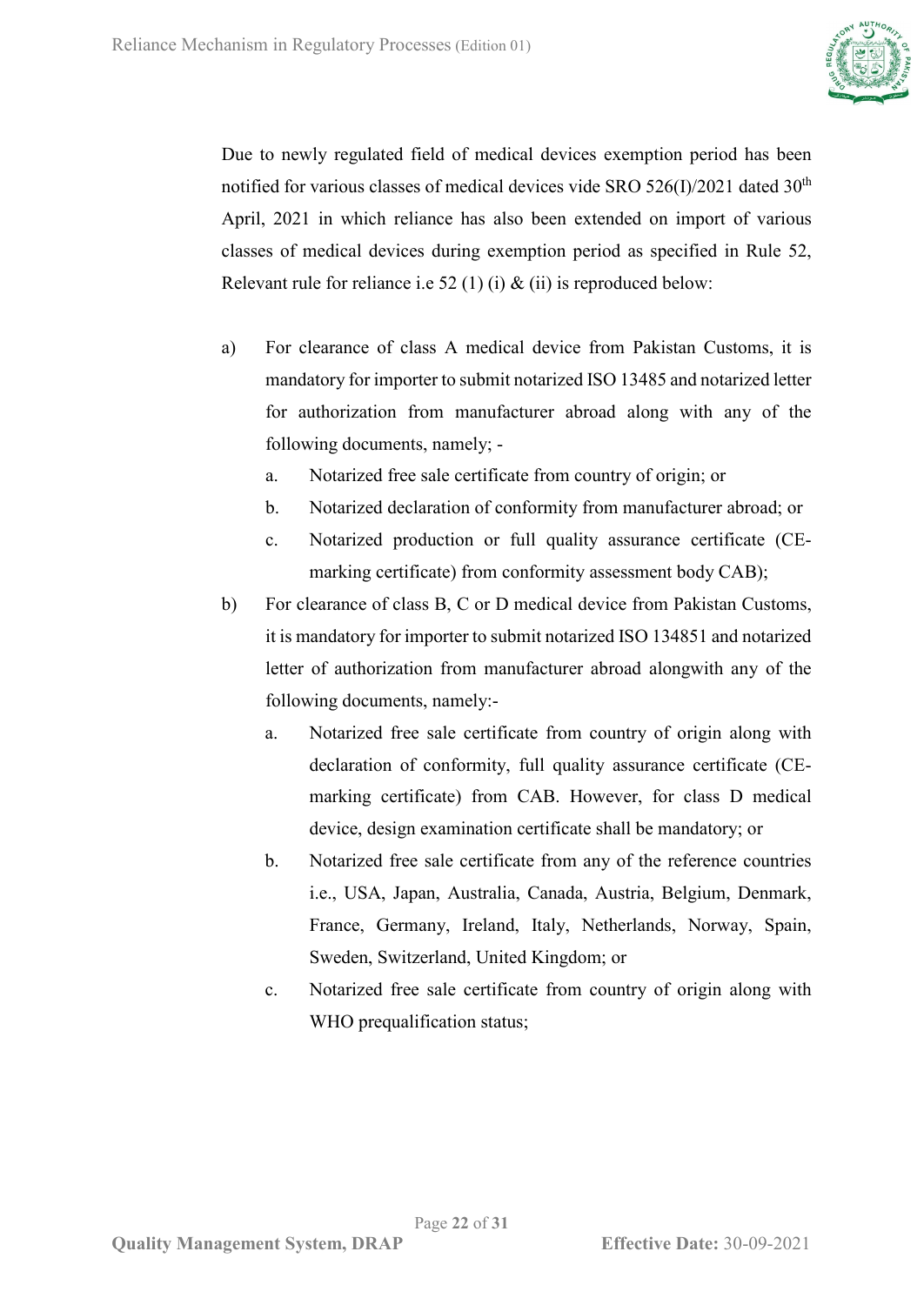

### <span id="page-22-0"></span>**8.6. Enlistment / Registration of Alternative Medicines / Health Products:**

Enlistment/Registration of Alternative Medicines and Health & OTC products is governed under Alternative Medicines & Health Products (Enlistment) Rules, 2014. Although in these rules, no specific provision is available for reliance. However, the DRAP has approved reliance mechanism for this category, which is reproduced as below:-

*"The combinations having evidence of Free Sale in the country of origin [Certificate of Pharmaceutical Product (CPP on WHO Format) shall be considered as replacement for Free Sale and GMP] along with proof of marketing in any of reference regulatory authorities as adopted by the Registration Board shall be considered for enlistment under the Alternative Medicines & Health & OTC Rules."* 

The reference regulatory authorities for enlistment under Alternative Medicines & Health Products (Enlistment) Rules, 2014 are same as defined by the DRB and are placed at **Appendix-I** of this document.

The mechanism adopted for reliance of regulatory information encompasses the following:

- i. Review of public assessment reports, summary of product characteristics and labelling information.
- ii. Recognition of reported safety and efficacy concerns of already registered/enlisted alternative medicines and health product.
- iii. In case information is not available on the official website, the reference regulatory authority is contacted directly via electronic mail for a query or clarification on a particular issue under consideration.
- iv. Regulatory status or any other regulatory information available in the public domain through their website.

## <span id="page-22-1"></span>**8.7. Lot release of biologicals:**

No human biological drugs is allowed sale and until a "Lot Release Certificate" from the Federal Government Analyst of the National Control Laboratory for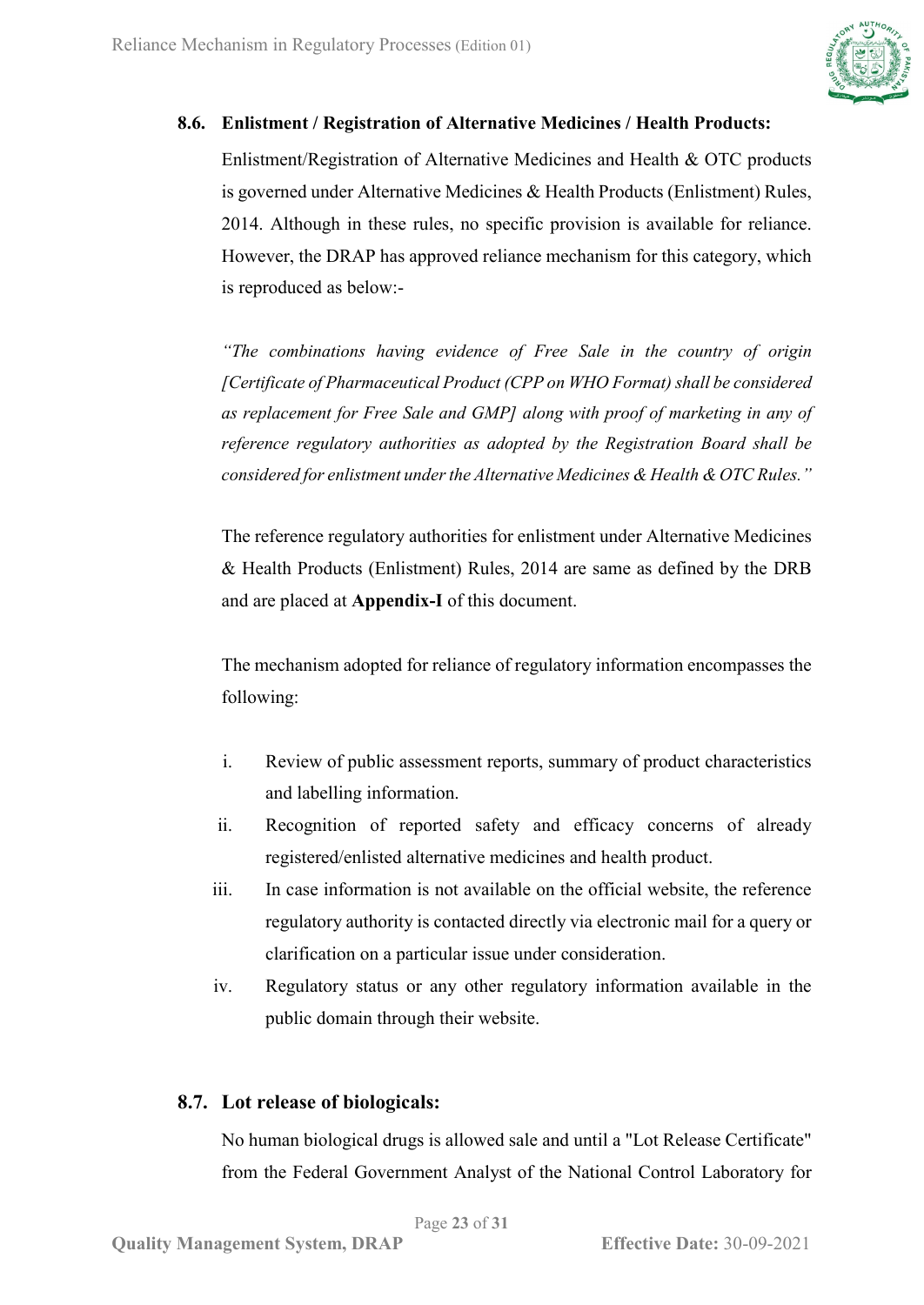

Biologicals, Islamabad has been obtained. This is the legal requirement under the Section 1(7) of Schedule-I of the DRAP Act, 2012. Currently, lot release certificate for imported consignment is based on reliance in the form of summary protocol review alongwith lot release certificate of national regulatory authority of exporting country.

DRAP is under process of amending this schedule to limit Lot Release to only those categories of biological drugs, which are recommended by the WHO for lot release scheme.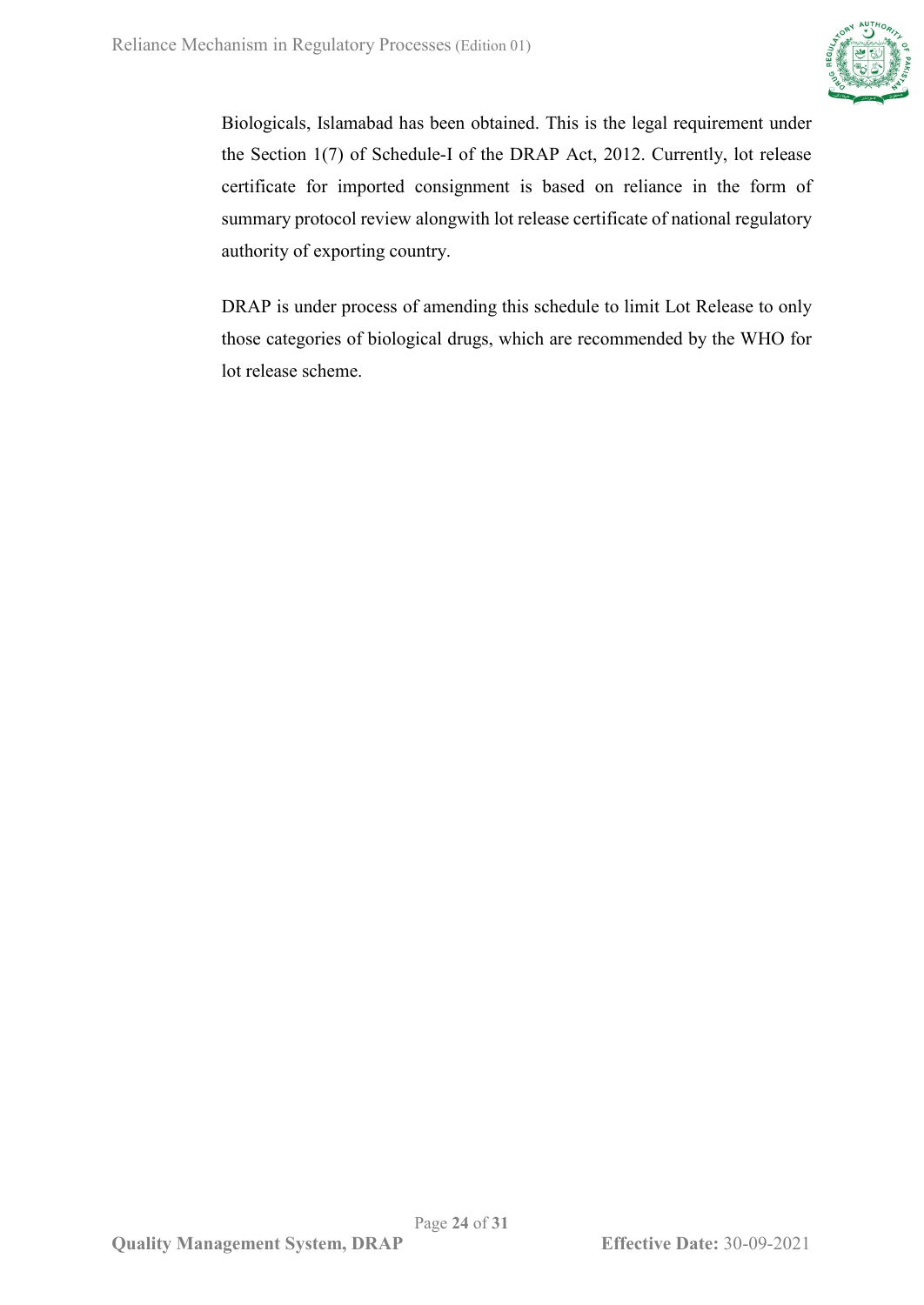

## <span id="page-24-0"></span>**9. RELIANCE PROCEDURE**

Regulatory processes can be optimized, and duplication of efforts can be minimized through reliance. In addition, scientific expertise can be leveraged, leading to more fruitful and robust decision making, and enhancing the capacity of regulators. Consequently, reliance can also allow efficient utilization of resources by NRAs for other areas and improve access to quality assured medicines. DRAP is implementing reliance approach for qualifying products applications while following these steps:-

### <span id="page-24-1"></span>**9.1. Verification and review of reliance information:**

Divisions of DRAP will verify that the documents and related information for the applied product for enlistment/registration / marketing authorization of any therapeutic goods or the Clinical trial in Pakistan has been authorized by reference regulatory authorities.

For registration, the product characteristics (use, dosage, precautions) should conform to that agreed in the authorization by the RRA and for drugs substance, which are already registered by the reference regulatory authorities in a particular strength and dosage form are considered as safe and efficacious, while considering registration applicants of new drugs in local perspective.

## <span id="page-24-2"></span>**9.2. Additional Documentations:**

During the review process, DRAP may ask the applicant to submit additional information to be included in the dossier or specific statistical / analytical requirements or sometime full application data to ensure the quality, safety and efficacy. Similarly, there could be circumstances when local clinical trial data is necessitated.

In addition to the full assessment report from the RRA, the applicant shall be required to submit a full Clinical Trial application, full Application for Marketing Authorization, full application for GMP inspection as required by the Authority's guidelines before authorization of the application through the reliance pathway.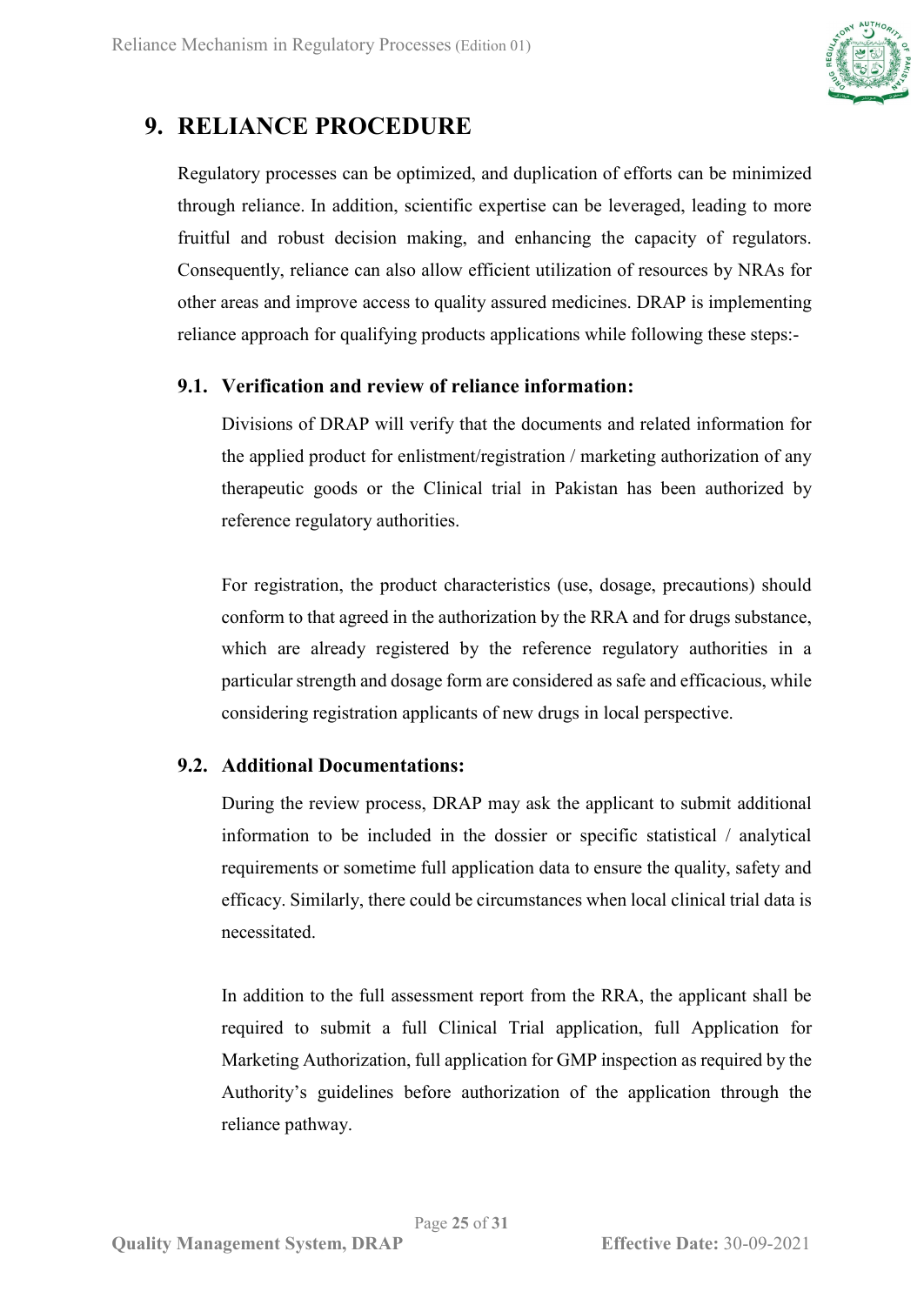

## <span id="page-25-0"></span>**9.3. Assessment based on reliance procedure:**

The information to be used for reliance shall be evaluated according to the prescribed assessment procedure to ensure that submitted documents fulfill the absolute required information for the purpose of the respective assessment.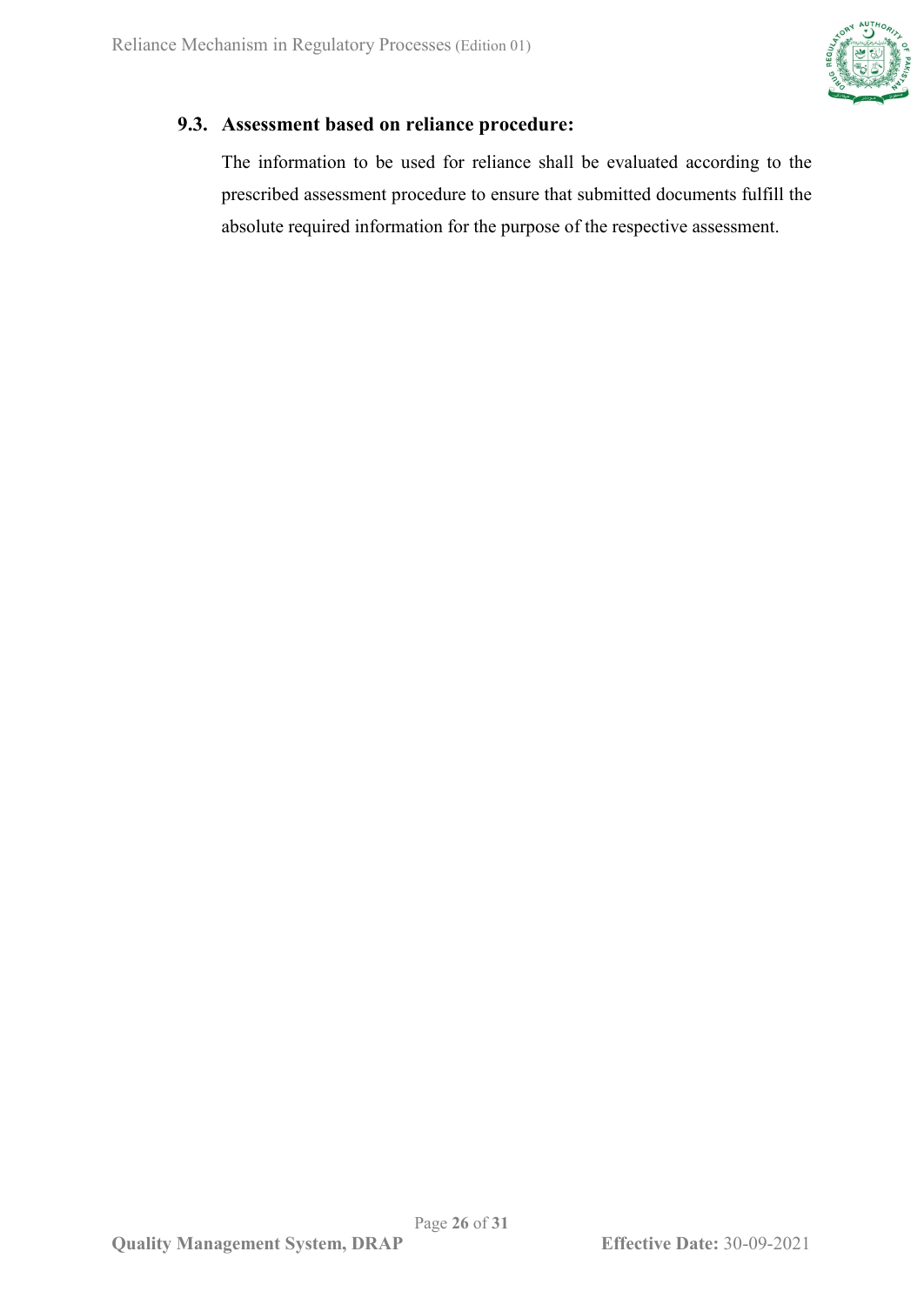

# <span id="page-26-0"></span>**10.REFERENCES**

- 1. The DRAP Act, 2012.
- 2. The Drugs Act 1976
- 3. The Drugs (Licensing, Registering and Advertising) Rules, 1976
- 4. The Medical Device Rules, 2017
- 5. The Alternative Medicines & Health Products (Enlistment) Rules, 2014
- 6. Pan American Health Organization. Regulatory Reliance Principles: Concept note and recommendations.  $9<sup>th</sup>$  Conference of the Pan American Network for Drug Regulatory Harmonization.
- 7. WHO. (2020). Good reliance practices in regulatory decision-making: High-level principles and recommendations. WHO Drug Information, 34(2), 201–230.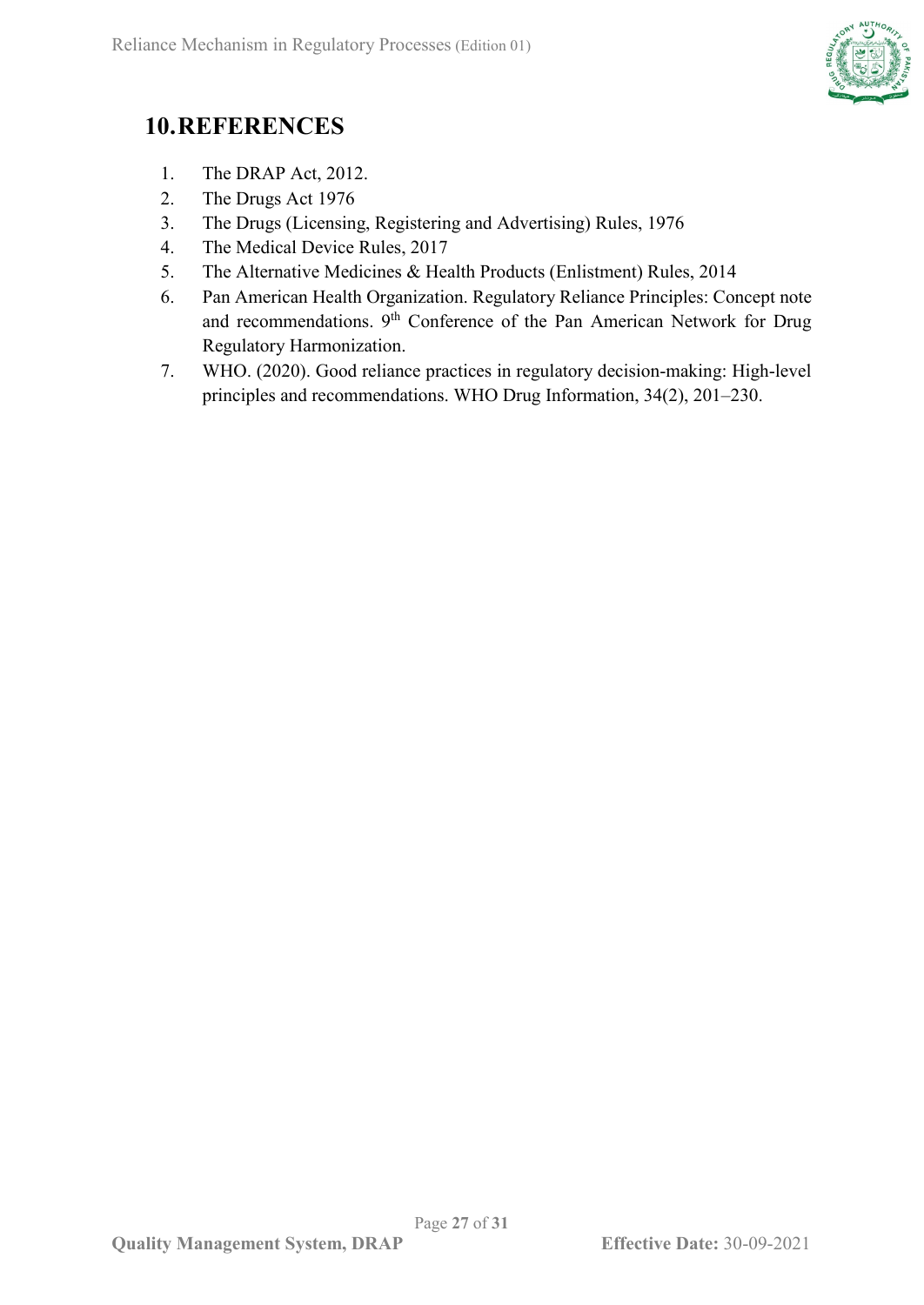

### **APPENDIX-I**

## **LIST OF REFERENCE REGULATORY AUTHORITIES**

Following are reference regulatory authorities for matters related to registration of pharmaceutical & biological drugs, enlistment of alternative medicines & health products and for approval of Clinical trials:

| <b>Sr</b><br>#         | Country         | <b>Regulatory authority</b>                                                                  | Pharmaceutical &<br><b>Biological</b><br><b>Products</b> | <b>Alternative</b><br>Medicines &<br><b>Health Products</b> | <b>Clinical</b><br><b>Trials</b> |
|------------------------|-----------------|----------------------------------------------------------------------------------------------|----------------------------------------------------------|-------------------------------------------------------------|----------------------------------|
|                        | i. USA          | Food & Drug<br><b>Administration (FDA)</b>                                                   | ✓                                                        | ✓                                                           | ✓                                |
| ii.                    | Canada          | <b>Health Canada</b>                                                                         | ✓                                                        | $\checkmark$                                                | ✓                                |
| $\dddot{\mathbf{m}}$ . | Australia       | <b>Therapeutic Goods</b><br><b>Administration (TGA)</b>                                      | ✓                                                        | ✓                                                           |                                  |
| iv.                    | Japan           | Pharmaceuticals and<br><b>Medical Devices</b><br><b>Agency (PMDA)</b>                        | ✓                                                        | ✓                                                           |                                  |
| V.                     | <b>UK</b>       | <b>Medicines</b> and<br><b>Healthcare Regulatory</b><br><b>Agency (MHRA)</b>                 | $\checkmark$                                             | $\checkmark$                                                | ✓                                |
| vi.                    | France          | National Agency for the<br><b>Safety of Medicine and</b><br><b>Health Products</b><br>(ANSM) | ✓                                                        | $\checkmark$                                                |                                  |
| vii.                   | Germany         | <b>Federal Institute for</b><br><b>Drugs and Medical</b><br>Devices                          | ✓                                                        | $\checkmark$                                                | ✓                                |
| viii.                  | Netherlan<br>d  | <b>Medicines Evaluation</b><br><b>Board</b>                                                  | ✓                                                        | $\checkmark$                                                |                                  |
| ix.                    | Switzerla<br>nd | Swissmedic                                                                                   | ✓                                                        | ✓                                                           |                                  |
| X.                     | Austria         | <b>Austrian Agency for</b><br><b>Health and Food Safety</b>                                  |                                                          |                                                             |                                  |
| $x_{1}$ .              | Denmark         | <b>Danish Medicines</b><br><b>Agency</b>                                                     | ✓                                                        | $\checkmark$                                                | ✓                                |
| xii.                   | Sweden          | <b>Medical Products</b><br>Agency                                                            | $\checkmark$                                             | $\checkmark$                                                |                                  |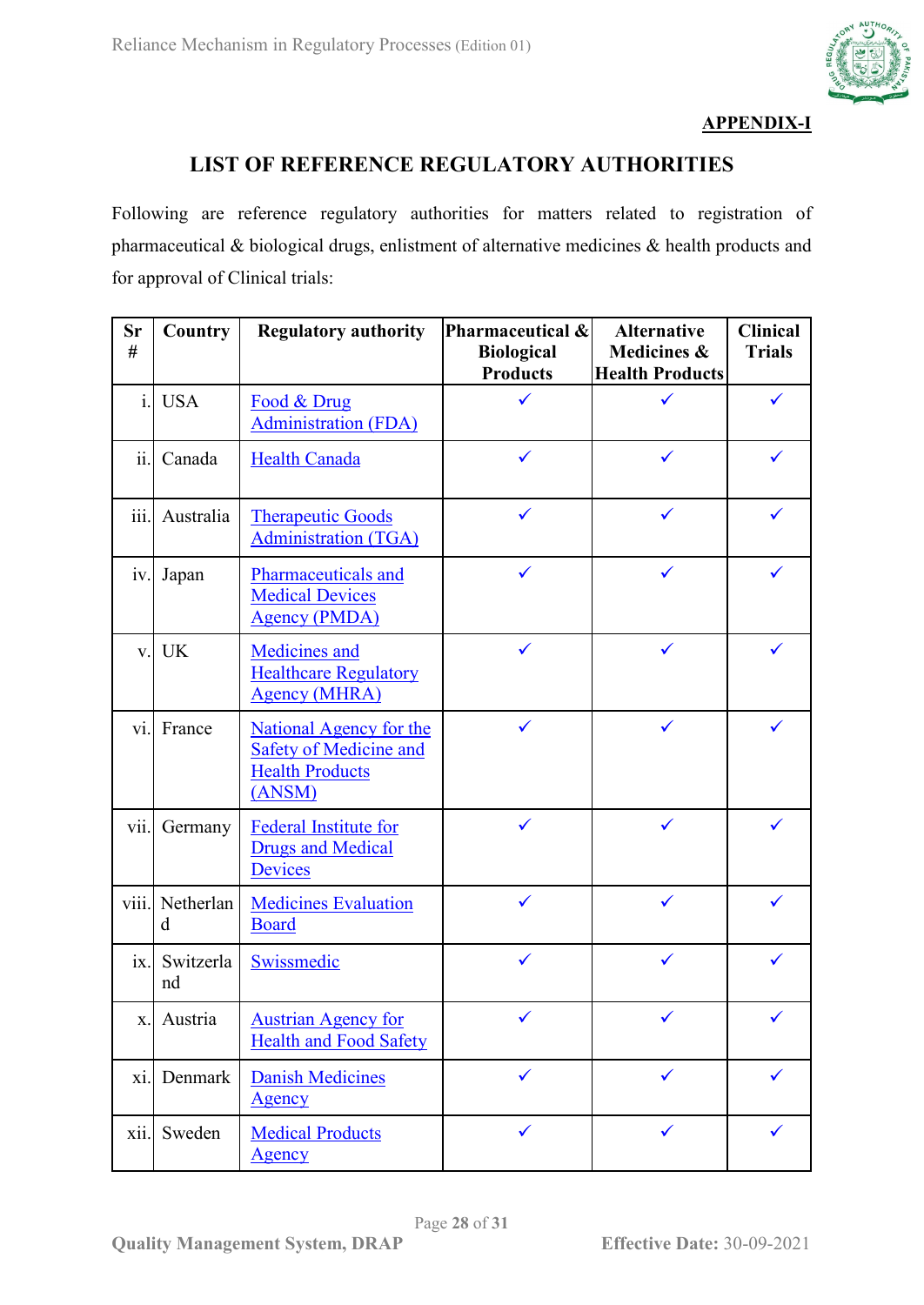

| xiii.  | Norway     | <b>Norwegian Medicines</b><br><b>Agency</b>                          | ✓            |   |  |
|--------|------------|----------------------------------------------------------------------|--------------|---|--|
| xiv.   | Belgium    | <b>Federal Agency for</b><br><b>Medicines and Health</b><br>Products | $\checkmark$ | ✓ |  |
| XV.    | Finland    | <b>Finnish Medicine</b><br><b>Agency</b>                             | ✓            | ✓ |  |
| xvi.   | Italy      | <b>Italian Medicine</b><br><b>Agency (AIFA)</b>                      | ✓            |   |  |
| xvii.  | Ireland    | <b>Health Products</b><br><b>Regulatory Authority</b><br>(HPRA)      | ✓            | ✓ |  |
| xviii. | Iceland    | <b>Icelandic Medicine</b><br>Agency                                  | ✓            | ✓ |  |
| xix.   | Spain      | <b>Spanish Agency for</b><br><b>Medicines and Health</b><br>Products | ✓            |   |  |
| XX.    | Europe     | <b>European Medicines</b><br><b>Agency (EMA)</b>                     | ✓            |   |  |
| xxi.   | <b>WHO</b> | <b>World Health</b><br>Organization                                  | ✓            | ✓ |  |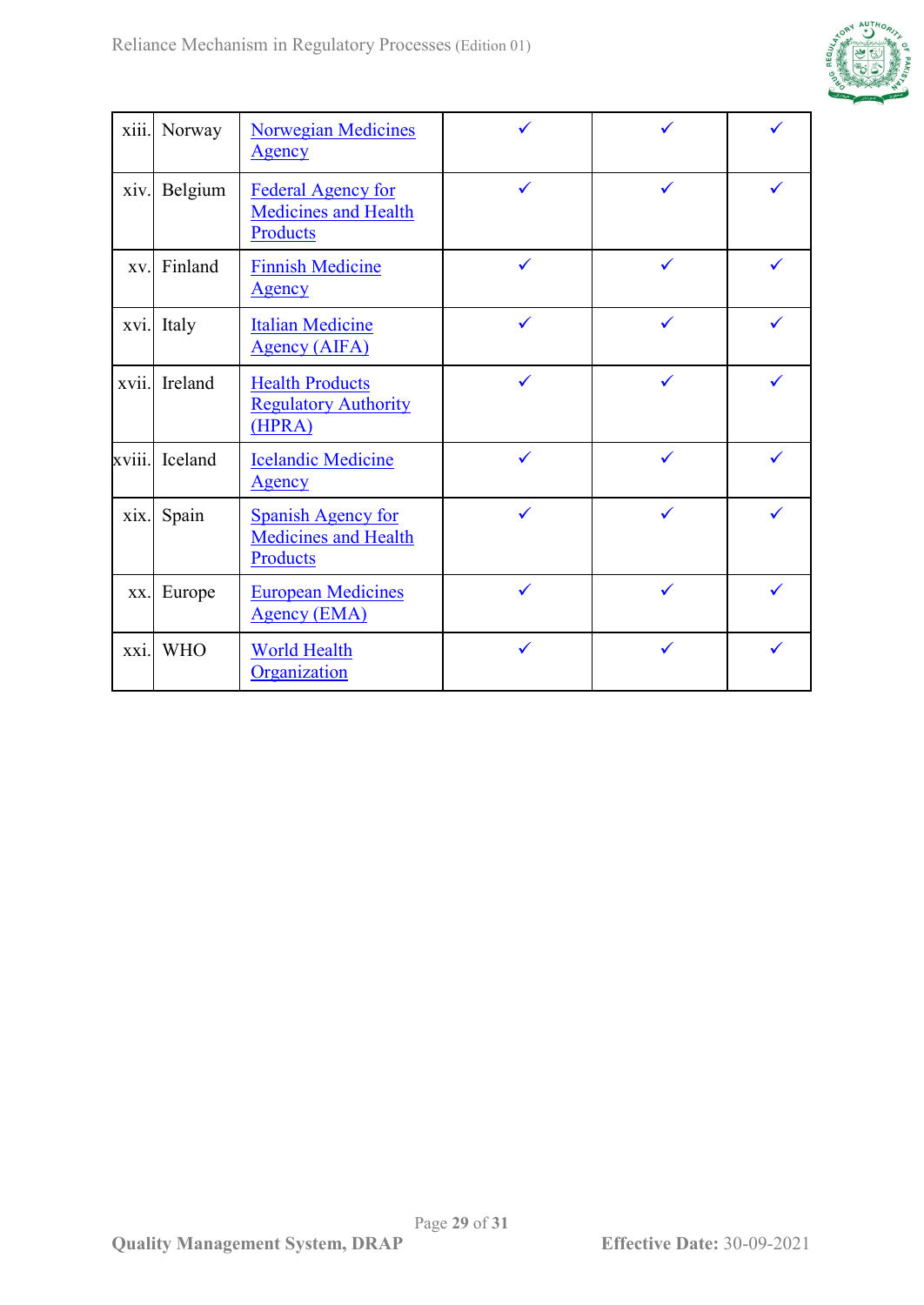

### **APPENDIX-II**

### **POLICY FOR INSPECTION OF MANUFACTURER ABROAD FOR REGISTRATION OF FINISHED DRUGS**

- i) All imported finished drug products shall be registered/renewed subject to dosage form specific inspection of manufacturer abroad unless otherwise exempted from inspection of manufacturers abroad under this policy.
- ii) Products fulfilling below mentioned criteria are exempted from dosage form specific inspection of manufacturer abroad:
	- (1) Any product approved by regulatory authorities of USA, EU-EMA, Japan, Australia, Canada, Switzerland, UK, Germany, France, Switzerland, Netherlands, Austria, Belgium, Denmark, Finland, Sweden, Italy, Ireland, Luxemburg, Norway, Scotland and Spain.
	- (2) Any product having approval of minimum three regulatory authorities of former Eastern Europe.
	- (3) Any product's manufacturer having GMP certificate (for applied dosage form facility) available on EUDRA-GMDP website.
	- (4) Any WHO-PQ product and manufacturing facility (section) of such product.
	- (5) Any product approved by PIC/S Participating Authority and manufacturing facility (section) of such product.
- iii) In case of suspension or cancellation of registration of the product by exporting country or delisting of WHO-PQ status or suspension/cancellation by PIC/S Participating Authority, the registration holders shall be bound to inform the Registration Board about such suspension or cancellation with in fifteen days. In case of non-compliance, the Registration Board may take action as per law against the importer, which may also lead to suspension/cancellation of registration of such product.